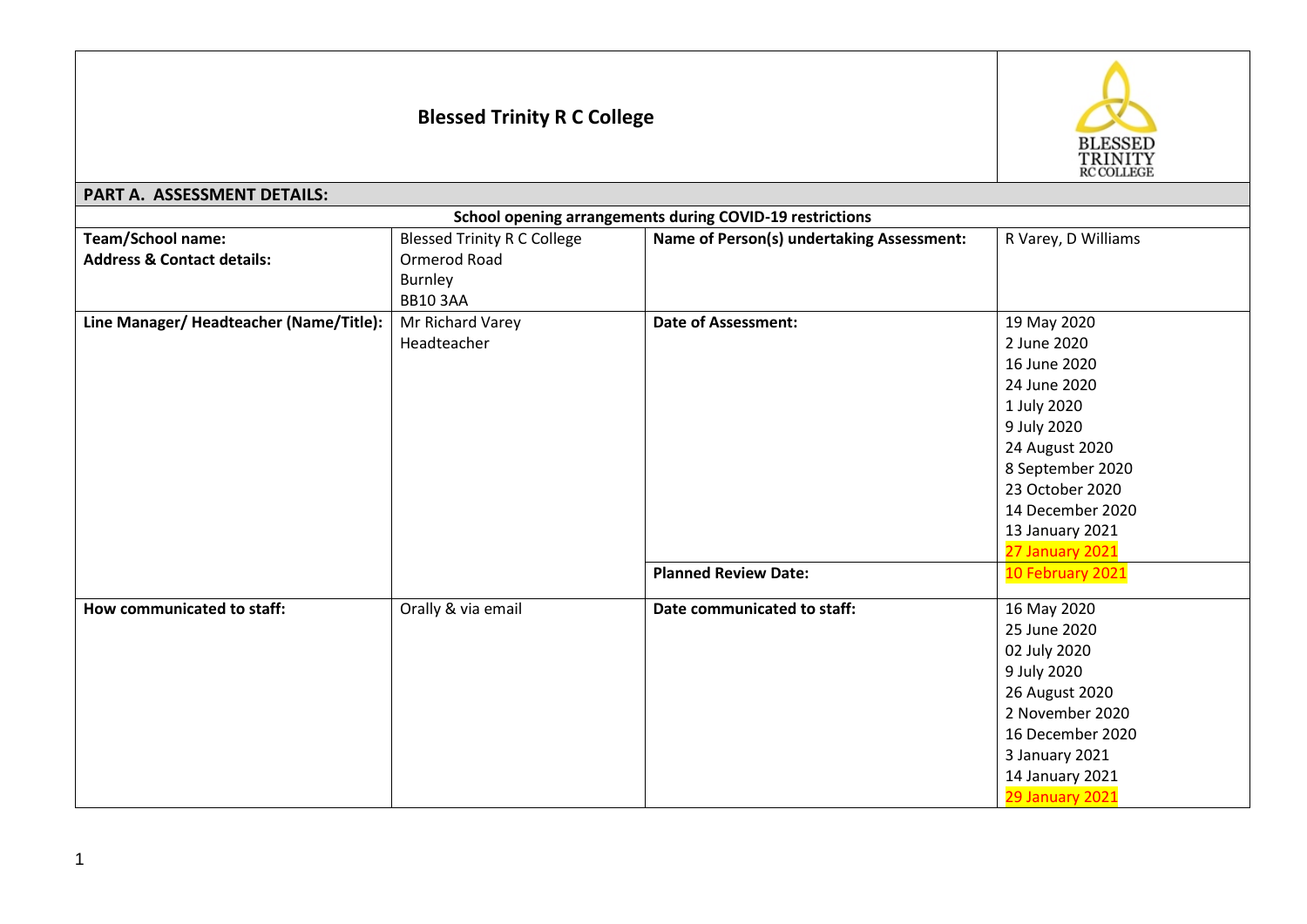| PART B. HAZARD IDENTIFICATION AND CONTROL MEASURES:                                                  |                        |                                           |                                                                                                                                                                                                                                                                                                                                                                                                                                                                                                                                                                                                                                                                                                                                                                                                                                                                                                                                                                                                                                                                                                                                                                                                                                                                                                                                                                                                                                                                                                                                                                                                                                                                                                                                                                                                                                                                                                                                                                                                                                                                                                                                                                                                                                                                                                                                                                    |
|------------------------------------------------------------------------------------------------------|------------------------|-------------------------------------------|--------------------------------------------------------------------------------------------------------------------------------------------------------------------------------------------------------------------------------------------------------------------------------------------------------------------------------------------------------------------------------------------------------------------------------------------------------------------------------------------------------------------------------------------------------------------------------------------------------------------------------------------------------------------------------------------------------------------------------------------------------------------------------------------------------------------------------------------------------------------------------------------------------------------------------------------------------------------------------------------------------------------------------------------------------------------------------------------------------------------------------------------------------------------------------------------------------------------------------------------------------------------------------------------------------------------------------------------------------------------------------------------------------------------------------------------------------------------------------------------------------------------------------------------------------------------------------------------------------------------------------------------------------------------------------------------------------------------------------------------------------------------------------------------------------------------------------------------------------------------------------------------------------------------------------------------------------------------------------------------------------------------------------------------------------------------------------------------------------------------------------------------------------------------------------------------------------------------------------------------------------------------------------------------------------------------------------------------------------------------|
| List of significant hazards<br>(something with the<br>potential to cause harm)                       | Who might<br>be harmed | <b>Type of harm</b>                       | <b>Existing controls</b><br>(actions already taken to control the risk -<br>include procedure for the task/activity where these are specified)                                                                                                                                                                                                                                                                                                                                                                                                                                                                                                                                                                                                                                                                                                                                                                                                                                                                                                                                                                                                                                                                                                                                                                                                                                                                                                                                                                                                                                                                                                                                                                                                                                                                                                                                                                                                                                                                                                                                                                                                                                                                                                                                                                                                                     |
| Interim plan for January 4-8<br>2021. The school is following<br>Government guidance and<br>protocol | Employees, pupils      | Potential spread of<br>infectious disease | All teaching staff will return to school on Monday 4 January 2021 for staff<br>training and CPD. All members of staff have been allocated rooms and will<br>maintain social distance. All windows will be opened in each room. Hand<br>sanitiser is available on entrance to the school and in each room and will be<br>used regularly. At break and lunch, all staff will maintain appropriate<br>distance to ensure Government safety protocols and guidance is followed.<br>No pupils will be in school on this day<br>If staff are unwell/and or are experiencing symptoms relating to COVID 19,<br>they must remain at home. School procedures will be followed and<br>HR/Cover manager should be informed. The member of staff must book a<br>test and should not return until they are well and can do so<br>From Tuesday 5 - 8 January 2021 staff will attend school for 1 of 4 days on a<br>voluntary rota. Staff working from home will be expected to deliver live<br>teaching to Year 11 and will be expected to set work for all other year<br>groups using SMH. Staff are expected to be available for pupils during lesson<br>time<br>School will be open for the children of critical workers/vulnerable pupils.<br>Pupils will be organised into small groups and will be supervised by<br>members of staff. Numbers are reduced in each room to ensure safe<br>distance can be maintained. Pupils will apply hand sanitiser on arrival at<br>school, on entrance and exit of the classroom. All workstations will be<br>regularly wiped down, and pupils will use the same place each day.<br>Stationary and writing materials will be provided to these pupils to reduce<br>the amount of materials entering the building. Pupils will be supervised by<br>SLT if they need to use the toilet, thus ensuring hands are washed<br>appropriately. At break and lunch, pupils and staff will sit separately. Staff<br>will maintain appropriate distance with their colleagues. Refreshments and<br>lunch will be provided to both staff and all pupils to reduce the amount of<br>food and materials entering the building. All food will be consumed in the<br>dining room only<br>By Friday 8 January, all staff will be updated with the plans for mass testing<br>of both staff and pupils. Testing will begin in the week of 11 January 2021 |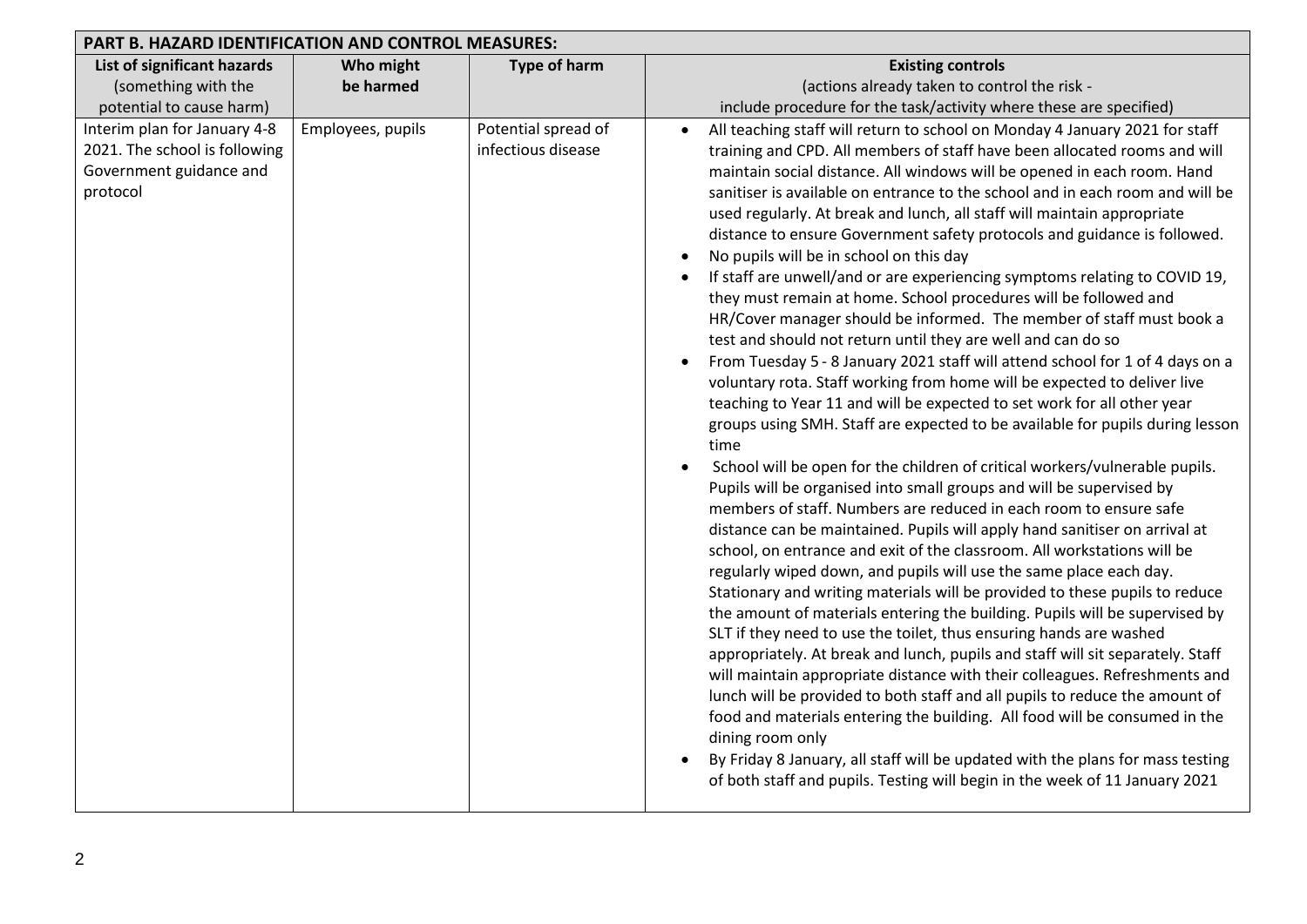| <b>PART B. HAZARD IDENTIFICATION AND CONTROL MEASURES:</b>                     |                                                         |                                           |                                                                                                                                                                                                                                                                                                                                                                                                                                                                                                                                                                                                                                                                                                                                                                                                                                                                                                                                                                                                                                                                                                                                                                                                                                                                                                                                                                                                                                                                                                                                                                                                                                                                                                                                                                                                                                                                                                                                                                                                                                                                                                                                                                                                                          |
|--------------------------------------------------------------------------------|---------------------------------------------------------|-------------------------------------------|--------------------------------------------------------------------------------------------------------------------------------------------------------------------------------------------------------------------------------------------------------------------------------------------------------------------------------------------------------------------------------------------------------------------------------------------------------------------------------------------------------------------------------------------------------------------------------------------------------------------------------------------------------------------------------------------------------------------------------------------------------------------------------------------------------------------------------------------------------------------------------------------------------------------------------------------------------------------------------------------------------------------------------------------------------------------------------------------------------------------------------------------------------------------------------------------------------------------------------------------------------------------------------------------------------------------------------------------------------------------------------------------------------------------------------------------------------------------------------------------------------------------------------------------------------------------------------------------------------------------------------------------------------------------------------------------------------------------------------------------------------------------------------------------------------------------------------------------------------------------------------------------------------------------------------------------------------------------------------------------------------------------------------------------------------------------------------------------------------------------------------------------------------------------------------------------------------------------------|
| List of significant hazards<br>(something with the<br>potential to cause harm) | Who might<br>be harmed                                  | <b>Type of harm</b>                       | <b>Existing controls</b><br>(actions already taken to control the risk -<br>include procedure for the task/activity where these are specified)                                                                                                                                                                                                                                                                                                                                                                                                                                                                                                                                                                                                                                                                                                                                                                                                                                                                                                                                                                                                                                                                                                                                                                                                                                                                                                                                                                                                                                                                                                                                                                                                                                                                                                                                                                                                                                                                                                                                                                                                                                                                           |
| Rapid COVID Testing                                                            | Employees, pupils,<br>visitors, contractors,<br>parents | Potential spread of<br>infectious disease | testing currently is taking place in the Theatre for all staff and pupils on a<br>voluntary basis. The internal/external doors are open to ensure fresh air can<br>circulate;<br>all staff and pupils being tested have completed an online consent form;<br>daily details are uploaded to the Government website;<br>all testers have been trained by JMc, Assistant Headteacher;<br>all testers wear, face mask, full face visor, gloves and apron;<br>all staff and pupils administrate their own tests with the guidance of a tester<br>with the exception of one pupil who is blind and therefore cannot<br>administrate her own test. This pupil has a dedicated TA who carries out on<br>her;<br>each testing area has its own hand sanitiser. All people being tested are<br>$\bullet$<br>instructed to apply before and after their test. Testers are to apply hand<br>sanitiser more regularly as they are handling equipment;<br>all equipment e.g. trays are sanitised after use;<br>all waste is disposed of in colour co-ordinated bin liners ready for<br>incineration and is collected by the premises team at the end of each day;<br>all waste is incinerated;<br>any feeder or Trust schools wanting to be tested use an external door<br>entrance in order to not affect the integrity of the BTRCC bubble.<br>Testing update:<br>Rapid testing remains the government's vital part of their plan to supress this virus.<br>The use of rapid lateral flow tests is already proving beneficial in finding pupils in<br>school with coronavirus (COVID-19) before they developed symptoms. We<br>encourage all staff to have twice weekly testing.<br>However, the DfE have stated that Secondary schools are only expected to test<br>students twice upon their return to school. This has been done with all Key worker<br>and Vulnerable pupils in school. Any new pupils arriving into school are then tested<br>twice.<br>On 20 <sup>th</sup> January 2021, the Government changed their guidance on in school testing<br>with immediate effect. They stated that: "Further evaluation work is required to<br>understand the impact of daily contact testing, instead of self-isolation for those |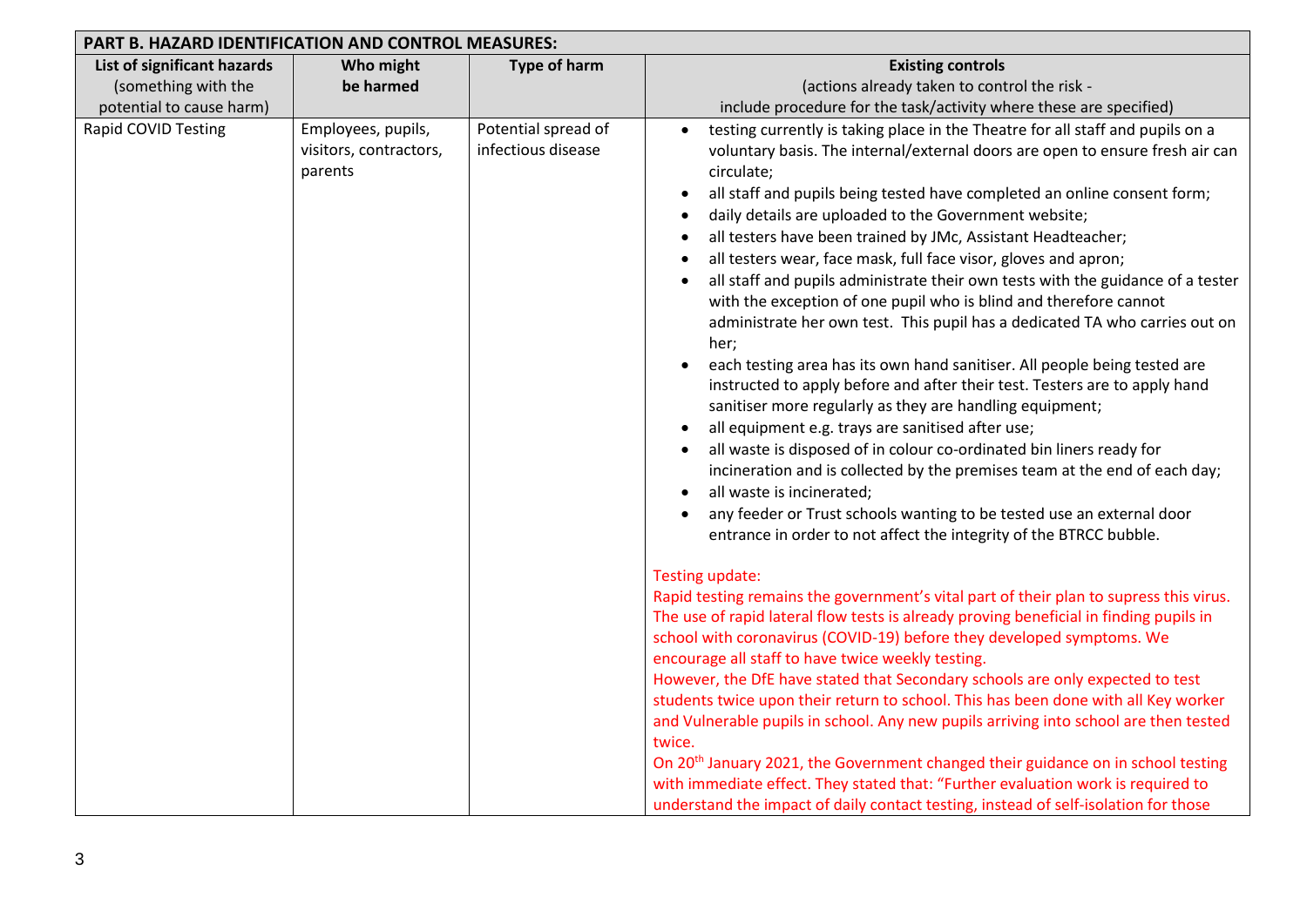| PART B. HAZARD IDENTIFICATION AND CONTROL MEASURES:                                    |                                                         |                                                                                                     |                                                                                                                                                                                                                                                                                                                                                                                                                                                                                                                                                                                                                                                                                                                                                                                                                                                                                                                                                                                                                                                                                                                                                                                                                                                                                                                                      |
|----------------------------------------------------------------------------------------|---------------------------------------------------------|-----------------------------------------------------------------------------------------------------|--------------------------------------------------------------------------------------------------------------------------------------------------------------------------------------------------------------------------------------------------------------------------------------------------------------------------------------------------------------------------------------------------------------------------------------------------------------------------------------------------------------------------------------------------------------------------------------------------------------------------------------------------------------------------------------------------------------------------------------------------------------------------------------------------------------------------------------------------------------------------------------------------------------------------------------------------------------------------------------------------------------------------------------------------------------------------------------------------------------------------------------------------------------------------------------------------------------------------------------------------------------------------------------------------------------------------------------|
| List of significant hazards<br>(something with the<br>potential to cause harm)         | Who might<br>be harmed                                  | <b>Type of harm</b>                                                                                 | <b>Existing controls</b><br>(actions already taken to control the risk -<br>include procedure for the task/activity where these are specified)                                                                                                                                                                                                                                                                                                                                                                                                                                                                                                                                                                                                                                                                                                                                                                                                                                                                                                                                                                                                                                                                                                                                                                                       |
|                                                                                        |                                                         |                                                                                                     | who have been in contact with a case. In light of that assessment, we have paused<br>the daily contact testing in school.<br>We now isolate all pupils for 10 days if they have had close contact with a COVID<br>positive pupil. We will amend this policy in the light of further updates.<br><b>ITT Pupils:</b><br>We currently have 5 ITT students who have started their second placement with us<br>and will be in school until June 2021. They have consented to twice weekly testing.<br>They have been made aware of our risk assessment and will comply with all<br>procedures and policies.                                                                                                                                                                                                                                                                                                                                                                                                                                                                                                                                                                                                                                                                                                                               |
| Changes to official COVID19<br>guidance and advice                                     | Employees, pupils,<br>visitors, contractors,<br>parents | Potential spread of<br>infectious disease                                                           | School regularly refers to official advice from the DfE, PHE, H&S and HR;<br>$\bullet$<br>COVID-19: guidance for education settings<br>$\circ$<br>COVID-19: maintaining educational provision<br>$\circ$<br>LCC Schools HR guidance<br>$\circ$<br>LCC Health & Safety COVID-19 web page<br>$\circ$<br>Headteacher or other senior person keeps up to date with official COVID-19<br>Guidance and informs employees/school arrangements as required;<br>Following the Government decision on 25 August 2020, face masks/coverings<br>will be compulsory for staff and pupils in schools in local lockdown areas.<br>Therefore, until further notice, face masks/coverings must be worn on corridors,<br>social areas and areas where social distancing cannot be maintained. Face<br>masks/coverings must be worn whilst queuing in the dining room and Theatre at<br>break and lunch times, but will not be required whilst eating and drinking. Face<br>masks/coverings are not compulsory in classrooms but may be worn if pupils or<br>staff prefer to do so. All form tutors will be sharing this information with pupils<br>on the first day of school.<br>https://www.gov.uk/government/publications/face-coverings-when-to-wear-<br>one-and-how-to-make-your-own/face-coverings-when-to-wear-one-and-how-to-<br>make-your-own |
| Impact of altered staffing<br>on H&S roles and<br>responsibilities and<br>arrangements | Employees, pupils,<br>visitors, contractors,<br>parents | Potential spread of<br>infectious disease,<br>stress, injury or harm<br>from<br>accidents/incidents | SLT/all staff will follow a set duty rota which covers all entrances/exits and duty<br>$\bullet$<br>points. Pupils will be safely managed, safeguarding is in place;<br>All pupils returned to school following a staggered approach in the first school<br>$\bullet$<br>week:<br>-Years 7 & 11 Wednesday 2 <sup>nd</sup> September 2020                                                                                                                                                                                                                                                                                                                                                                                                                                                                                                                                                                                                                                                                                                                                                                                                                                                                                                                                                                                             |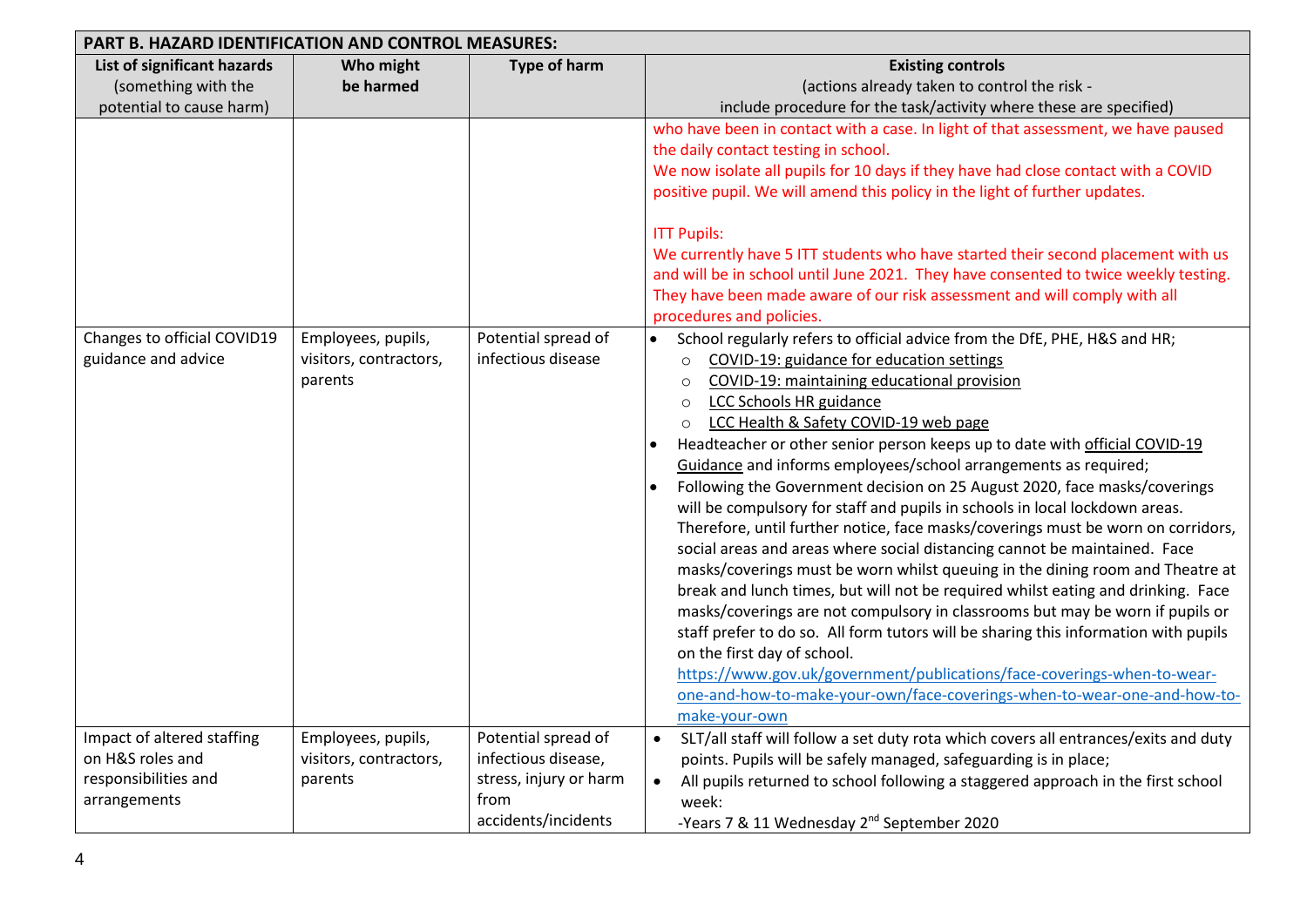| PART B. HAZARD IDENTIFICATION AND CONTROL MEASURES: |           |                     |                                                                                      |
|-----------------------------------------------------|-----------|---------------------|--------------------------------------------------------------------------------------|
| List of significant hazards                         | Who might | <b>Type of harm</b> | <b>Existing controls</b>                                                             |
| (something with the                                 | be harmed |                     | (actions already taken to control the risk -                                         |
| potential to cause harm)                            |           |                     | include procedure for the task/activity where these are specified)                   |
|                                                     |           |                     | -Years 8 & 10 Thursday 3rd September 2020                                            |
|                                                     |           |                     | -Year 9 Friday 4 <sup>th</sup> September 2020;                                       |
|                                                     |           |                     | School is open to all pupils from Monday 7 <sup>th</sup> September;<br>$\bullet$     |
|                                                     |           |                     | Each Year group will enter the building via their designated entrance. Face          |
|                                                     |           |                     | masks/coverings must be worn as pupils enter the building. All parents and           |
|                                                     |           |                     | pupils have been informed of each location and there is clear signage visible.       |
|                                                     |           |                     | Parents will not be permitted to park in staff car parks. Entrances/exits and        |
|                                                     |           |                     | holding areas are as follows;                                                        |
|                                                     |           |                     | -Year 7-Top gate-holding area outside of top gate and footpath;                      |
|                                                     |           |                     | -Year 8-Entrance via footpath on Mick Ennis way on route to Spirit of Sport          |
|                                                     |           |                     | building-holding area on the footpath. Staff will not park on the footpath and       |
|                                                     |           |                     | only in designated parking spaces on the SOS carpark;                                |
|                                                     |           |                     | -Year 9-Entrance through staff car park (car park will be locked at 8.15 and pupils  |
|                                                     |           |                     | will use the designated footpath)-holding area is the main yard;                     |
|                                                     |           |                     | -Year 10- Main Entrance-holding area outside of Main Reception;                      |
|                                                     |           |                     | -Year 11-Theatre Doors-holding area in the Theatre;                                  |
|                                                     |           |                     | From 8.15am each holding area is supervised by the Year Leader and from<br>$\bullet$ |
|                                                     |           |                     | 8.30am SLT. Site staff will be at the Top Gate from 8.10am and will remain there     |
|                                                     |           |                     | to lock the gate at 8.50am;                                                          |
|                                                     |           |                     | Site staff will close the staff car park gate at 8.15am and open the pupil           |
|                                                     |           |                     | entrance. Once the car park gate is closed the Year Leader will monitor the pupil    |
|                                                     |           |                     | gate and the member of site staff will ensure pupils cross safely onto the           |
|                                                     |           |                     | footpath on Mick Ennis way;                                                          |
|                                                     |           |                     | Site staff will open the entrance for Year 8's (gate near to the Chapel) at 8.30am.  |
|                                                     |           |                     | An additional member of site staff will ensure that pupils cross safely onto the     |
|                                                     |           |                     | footpath and the Year Leader will also be present to supervise pupils. They will     |
|                                                     |           |                     | wait until 8.50am and will then lock the gate;                                       |
|                                                     |           |                     | All pupils will sanitise their hands before entering the school building, and will   |
|                                                     |           |                     | go directly to their Year bubble. Break and Lunch times have been amended to         |
|                                                     |           |                     | ensure that there is minimal contact between the bubbles whenever possible;          |
|                                                     |           |                     | The vast majority of lessons for all pupils will be in their designated Year bubble. |
|                                                     |           |                     | For many pupils, the majority of lessons will be in one classroom homebase.          |
|                                                     |           |                     | Teachers will move around the school to deliver academic subjects such as,           |
|                                                     |           |                     | English, History, Geography, MfL and RE. Pupils will be taught some specialist       |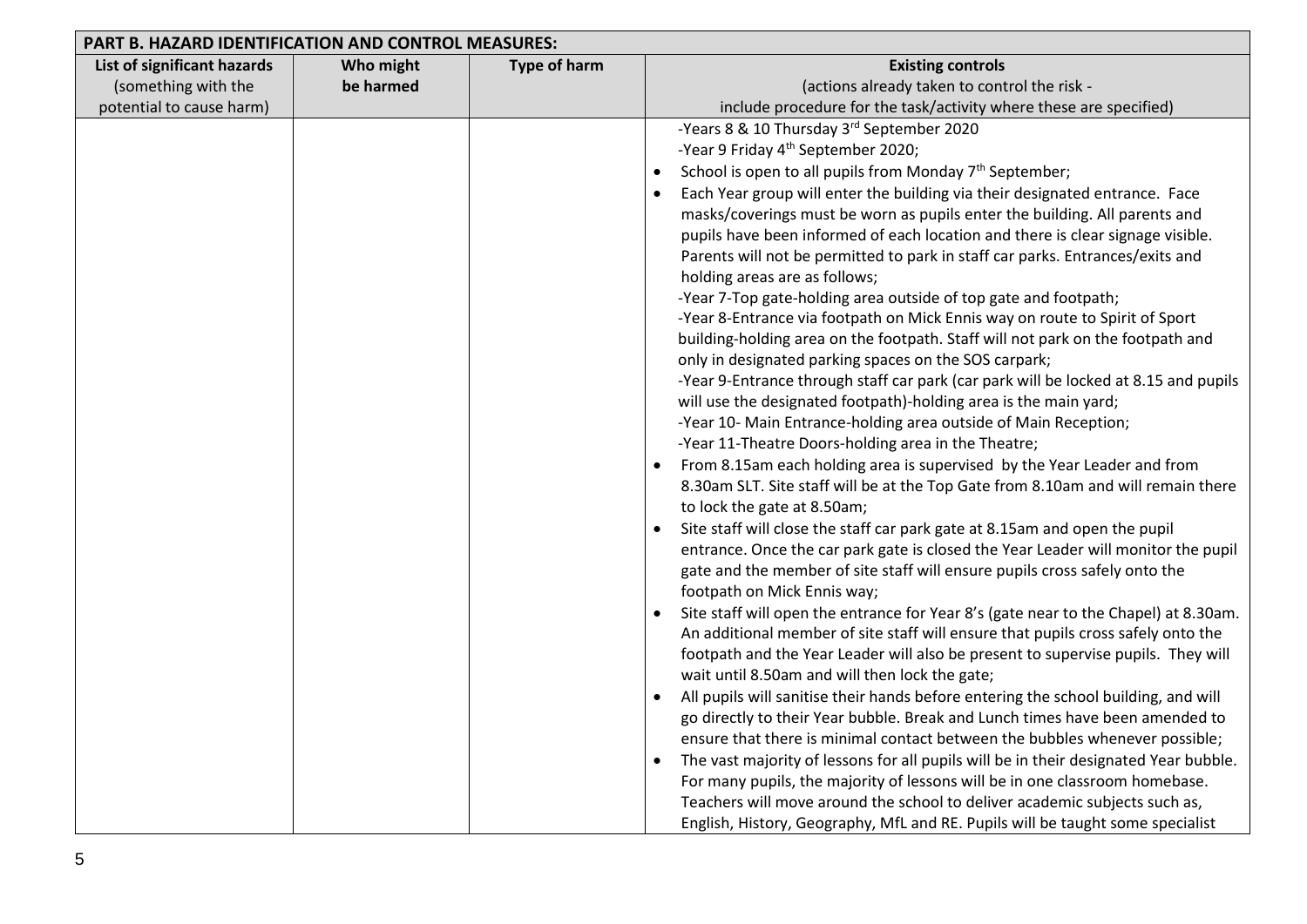| PART B. HAZARD IDENTIFICATION AND CONTROL MEASURES: |           |                     |                                                                                                     |
|-----------------------------------------------------|-----------|---------------------|-----------------------------------------------------------------------------------------------------|
| List of significant hazards                         | Who might | <b>Type of harm</b> | <b>Existing controls</b>                                                                            |
| (something with the                                 | be harmed |                     | (actions already taken to control the risk -                                                        |
| potential to cause harm)                            |           |                     | include procedure for the task/activity where these are specified)                                  |
|                                                     |           |                     | subjects outside of their bubble. In these lessons there will be heightened                         |
|                                                     |           |                     | procedures including wiping down work stations and the use of hand sanitiser;                       |
|                                                     |           |                     | From 15 <sup>th</sup> December -18 <sup>th</sup> December all pupils in all years will be taught in |
|                                                     |           |                     | homebases to reduce the possibility of infection and the impact of track and                        |
|                                                     |           |                     | trace in the light of coronavirus testing by Lancashire Public Health on 17 <sup>th</sup> and       |
|                                                     |           |                     | 18 <sup>th</sup> December 2020 . (See Public Health Risk Assessment).                               |
|                                                     |           |                     | JMc (SENDCO) will liaise with parents of pupils with special needs to ensure                        |
|                                                     |           |                     | agreed times of pupil drop off and collection and to ensure their needs are met;                    |
|                                                     |           |                     | All rooms have clear signage of meeting point, in the event of a fire. Teachers                     |
|                                                     |           |                     | will follow instructions and all staff and pupils will make their way to the Astro-                 |
|                                                     |           |                     | turf;                                                                                               |
|                                                     |           |                     | In the event of a lockdown, staff will follow procedures, to ensure every room is                   |
|                                                     |           |                     | secure (additional details follow in this document);                                                |
|                                                     |           |                     | In readiness for a full school return, signage has been placed at all                               |
|                                                     |           |                     | entrances/exits/corridors/toilets/Dining Room/Theatre/holding                                       |
|                                                     |           |                     | areas/classrooms to remind all staff and pupils about expectations. Floor                           |
|                                                     |           |                     | markings have also been used in areas to separate staff/pupils and Year groups.                     |
|                                                     |           |                     | Main Reception/Pupil Reception and areas of the Library have Perspex fitted as                      |
|                                                     |           |                     | an additional layer of protection;                                                                  |
|                                                     |           |                     | All stakeholders are expected to follow Government Guidance. BTRCC Behaviour                        |
|                                                     |           |                     | policy has been amended to take into consideration current position. Updates                        |
|                                                     |           |                     | have been passed by the Governing body and shared with staff and parents.                           |
|                                                     |           |                     | The Head has agreed an interim leadership structure should there be absences                        |
|                                                     |           |                     | within the Leadership team.                                                                         |
|                                                     |           |                     |                                                                                                     |
|                                                     |           |                     | Staff guidance                                                                                      |
|                                                     |           |                     | Staff must arrive before 8.15am to use the staff car park. For safety reasons the                   |
|                                                     |           |                     | car park will be locked by site staff at 8.15am. Any staff using the car park at SOS                |
|                                                     |           |                     | must ensure for pupils' safety that if they arrive after 8.25am they drive                          |
|                                                     |           |                     | carefully down Mick Ennis way. Staff will not be permitted to park on the                           |
|                                                     |           |                     | footpath and must only park on the car park;                                                        |
|                                                     |           |                     | Staff must enter the school building via Main Reception, and must also wear a                       |
|                                                     |           |                     | face masks/covering. They must sanitise their hands on entrance to the building                     |
|                                                     |           |                     | before signing in. (Year 10 holding area is outside building near to the Main                       |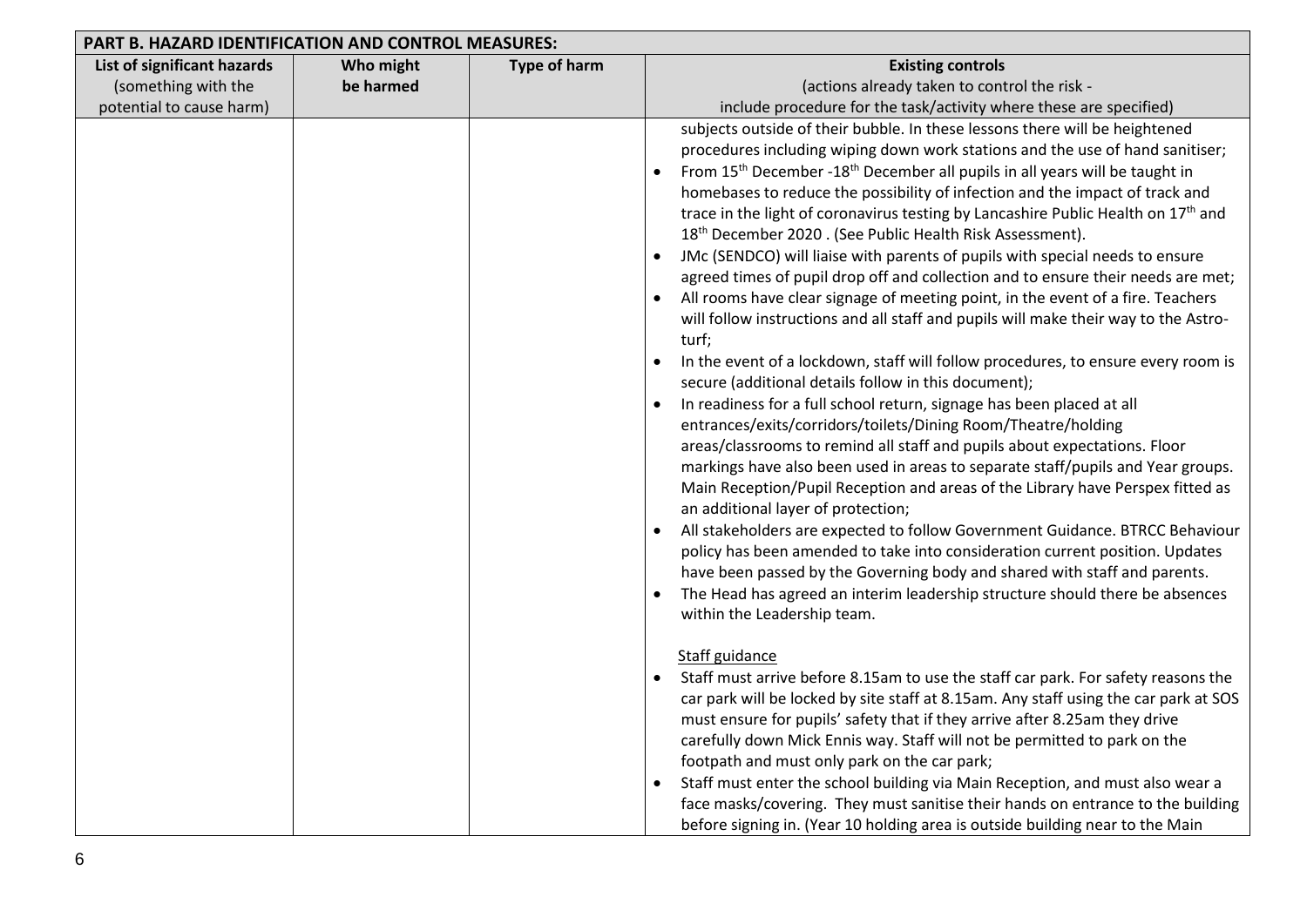| PART B. HAZARD IDENTIFICATION AND CONTROL MEASURES: |           |                     |                                                                                              |
|-----------------------------------------------------|-----------|---------------------|----------------------------------------------------------------------------------------------|
| List of significant hazards                         | Who might | <b>Type of harm</b> | <b>Existing controls</b>                                                                     |
| (something with the                                 | be harmed |                     | (actions already taken to control the risk -                                                 |
| potential to cause harm)                            |           |                     | include procedure for the task/activity where these are specified)                           |
|                                                     |           |                     | Reception, and they are able to wait here from 8.15am. Staff need to be aware                |
|                                                     |           |                     | of this);                                                                                    |
|                                                     |           |                     | Staff must maintain a 2m distance wherever possible with other staff and pupils<br>$\bullet$ |
|                                                     |           |                     | and must follow protocol regarding personal contact with others;                             |
|                                                     |           |                     | On entrance to the building staff are encouraged to go to their Form Room<br>$\bullet$       |
|                                                     |           |                     | (teaching staff who do not have a form room can use the staff room). We ask                  |
|                                                     |           |                     | that teachers are responsible for their Form room. Please check that at each                 |
|                                                     |           |                     | sanitising station there are three sanitising sprays, cloths, hand sanitisers and a          |
|                                                     |           |                     | box of tissues. (Site staff will check at the end of each day). Practical subjects           |
|                                                     |           |                     | have been provided with five of each listed item, (If any additional resources are           |
|                                                     |           |                     | needed, Sue Pickles should be informed as soon as possible);                                 |
|                                                     |           |                     | All staff should ensure that windows are open in each classroom. Windows                     |
|                                                     |           |                     | should be open each period and closed at the end of Period five;                             |
|                                                     |           |                     | Staff should ensure all tables and pupil chairs remain facing forward, and will<br>$\bullet$ |
|                                                     |           |                     | supervise pupils as they wipe down tables/equipment/sanitise hands at the                    |
|                                                     |           |                     | appropriate times:                                                                           |
|                                                     |           |                     | -Entrance/exit of classrooms                                                                 |
|                                                     |           |                     | Pupils will wipe tables / equipment, whenever they return to a classroom from<br>$\bullet$   |
|                                                     |           |                     | another area;                                                                                |
|                                                     |           |                     | Staff will ensure that all pupils are seated according to the seating plan, and all          |
|                                                     |           |                     | seating plans will be placed on the Teacher's desk in each room;                             |
|                                                     |           |                     | In classrooms, all teaching staff should stay within the safe zone (whenever<br>$\bullet$    |
|                                                     |           |                     | possible), which has been taped out;                                                         |
|                                                     |           |                     | If staff use shared equipment within the classroom, such as the remote control,<br>$\bullet$ |
|                                                     |           |                     | items should be sanitised before use;                                                        |
|                                                     |           |                     | Staff should use discretion if pupils need to use the toilet during lesson. Pupils           |
|                                                     |           |                     | should use the designated toilets in each bubble;                                            |
|                                                     |           |                     | -Year 7-Dining Room                                                                          |
|                                                     |           |                     | -Year 8-Maths Toilets                                                                        |
|                                                     |           |                     | -Year 9- Café Trinita                                                                        |
|                                                     |           |                     | -Year 10-Science Toilets                                                                     |
|                                                     |           |                     | Year 11-RE Toilets                                                                           |
|                                                     |           |                     | Toilets will be cleaned by site staff at regular points during the school day,               |
|                                                     |           |                     | Pupils should apply hand sanitiser on entrance/exit of classroom;                            |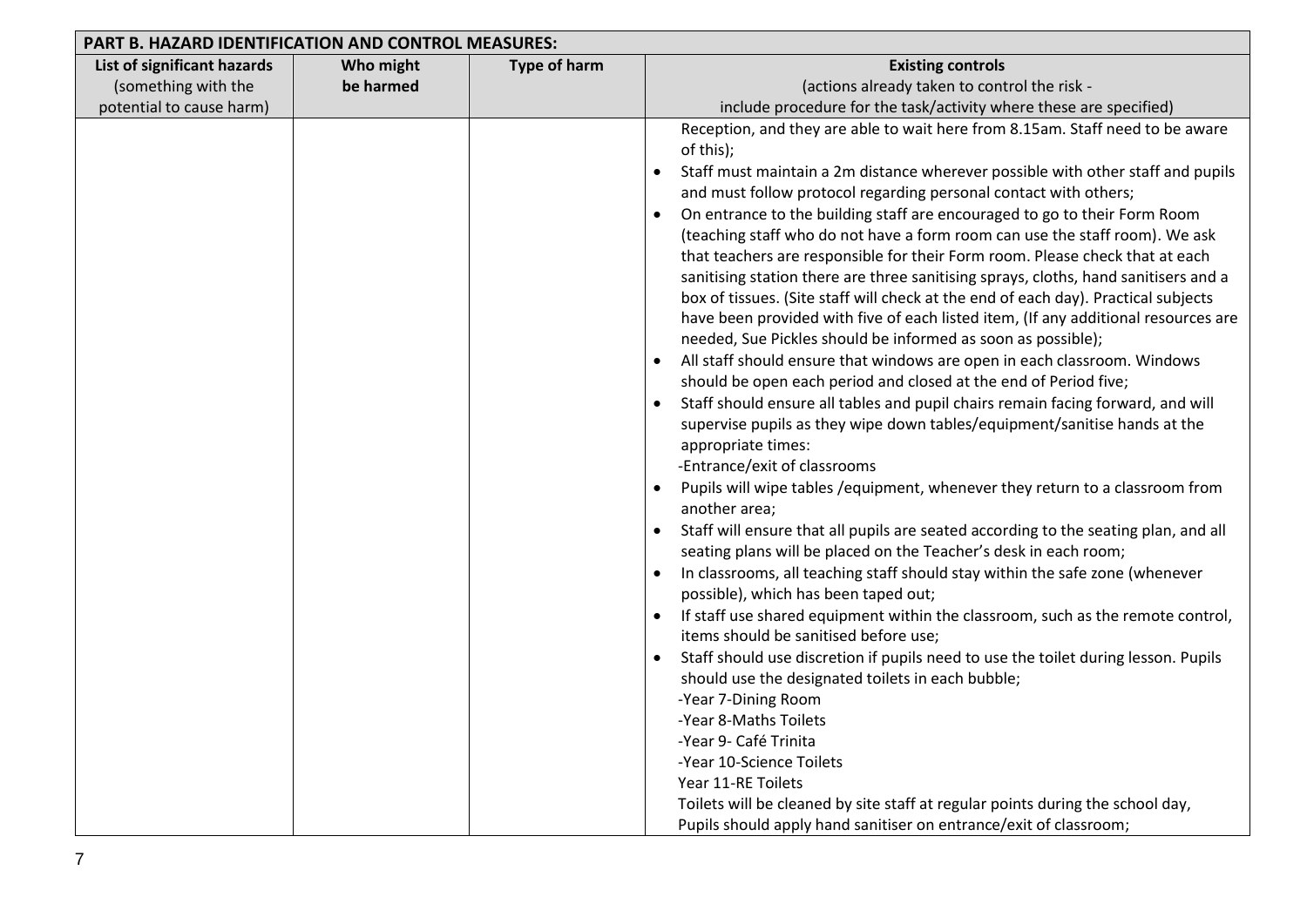| <b>PART B. HAZARD IDENTIFICATION AND CONTROL MEASURES:</b> |           |              |                                                                                                                                                                                                                                                                                                                                                                                                                                                                                                                                                                                                                                                                                                                                                                                                                                                                                                                                                                                                                                                                                                                                                                                                                                                                                                                                                                                                                                                                                                                                                                                                                                                                                                                                                                                                                                                                                                                                                                                                                                                                                                                                                                                                                                                                                                                                                                                                                                                                                                          |
|------------------------------------------------------------|-----------|--------------|----------------------------------------------------------------------------------------------------------------------------------------------------------------------------------------------------------------------------------------------------------------------------------------------------------------------------------------------------------------------------------------------------------------------------------------------------------------------------------------------------------------------------------------------------------------------------------------------------------------------------------------------------------------------------------------------------------------------------------------------------------------------------------------------------------------------------------------------------------------------------------------------------------------------------------------------------------------------------------------------------------------------------------------------------------------------------------------------------------------------------------------------------------------------------------------------------------------------------------------------------------------------------------------------------------------------------------------------------------------------------------------------------------------------------------------------------------------------------------------------------------------------------------------------------------------------------------------------------------------------------------------------------------------------------------------------------------------------------------------------------------------------------------------------------------------------------------------------------------------------------------------------------------------------------------------------------------------------------------------------------------------------------------------------------------------------------------------------------------------------------------------------------------------------------------------------------------------------------------------------------------------------------------------------------------------------------------------------------------------------------------------------------------------------------------------------------------------------------------------------------------|
| List of significant hazards                                | Who might | Type of harm | <b>Existing controls</b>                                                                                                                                                                                                                                                                                                                                                                                                                                                                                                                                                                                                                                                                                                                                                                                                                                                                                                                                                                                                                                                                                                                                                                                                                                                                                                                                                                                                                                                                                                                                                                                                                                                                                                                                                                                                                                                                                                                                                                                                                                                                                                                                                                                                                                                                                                                                                                                                                                                                                 |
| (something with the                                        | be harmed |              | (actions already taken to control the risk -                                                                                                                                                                                                                                                                                                                                                                                                                                                                                                                                                                                                                                                                                                                                                                                                                                                                                                                                                                                                                                                                                                                                                                                                                                                                                                                                                                                                                                                                                                                                                                                                                                                                                                                                                                                                                                                                                                                                                                                                                                                                                                                                                                                                                                                                                                                                                                                                                                                             |
| potential to cause harm)                                   |           |              | include procedure for the task/activity where these are specified)                                                                                                                                                                                                                                                                                                                                                                                                                                                                                                                                                                                                                                                                                                                                                                                                                                                                                                                                                                                                                                                                                                                                                                                                                                                                                                                                                                                                                                                                                                                                                                                                                                                                                                                                                                                                                                                                                                                                                                                                                                                                                                                                                                                                                                                                                                                                                                                                                                       |
|                                                            |           |              | Staff should sanitise on entrance and exit of the classroom/wipe the teacher's<br>$\bullet$<br>desk down;<br>Personal Teacher equipment cannot be given to any pupils. If pupils require<br>$\bullet$<br>equipment, staff should use the resources that are available in the classroom.<br>Staff should liaise with CL if resources are needed;<br>Textbooks and other additional resources can be shared across each bubble, but<br>$\bullet$<br>must not be taken from one Year bubble into a different Year bubble;<br>Following Government Guidance all staff are not permitted to gather in large<br>$\bullet$<br>groups, thus the function of the staff room at this time will be for private work.<br>Staff have been reminded of the importance of maintaining a two metre<br>distance in the staff work room. Staff should wear face masks if they feel that<br>they cannot maintain social distance. Staff should use the sanitising products to<br>wipe down and sanitise equipment and hands. Social distancing should be<br>adhered to. Staff will be able to make hot drinks, but are asked to clean cups<br>after use. Cups should not be shared with others;<br>Updated staff work room guidance:<br>$\bullet$<br>we are now limiting the number of people using the staff workroom<br>therefore we have reduced the number of PC's to 10, limited the number of<br>work spaces (tables) to 6 (1 at either end of tables) and therefore limited the<br>number of staff using the work room to 16.<br>We have consulted with staff re: the use of face masks in the staff work<br>room. Staff have been encouraged to wear face masks in the staff work<br>room should they have concerns about social distancing. All soft furnishings<br>have been removed from the staffroom and replaced with plastic chairs, to<br>improve hygiene;<br>Where ever possible, we have reduced the number of shared office spaces. A<br>plan is being developed to have separate teams in the general office;<br>Site staff will clean the staffroom x2 per day;<br>$\bullet$<br>Staff are not allowed to eat in the staffroom. Distanced seating is provided in<br>the Dining Room at break and lunch. Staff have been reminded that they should<br>move their chairs to ensure 2 metres distancing. Further seats have been<br>removed from the dining room to allow for social distancing. An additional staff<br>meeting was held to reiterate their professional responsibility in mainting social |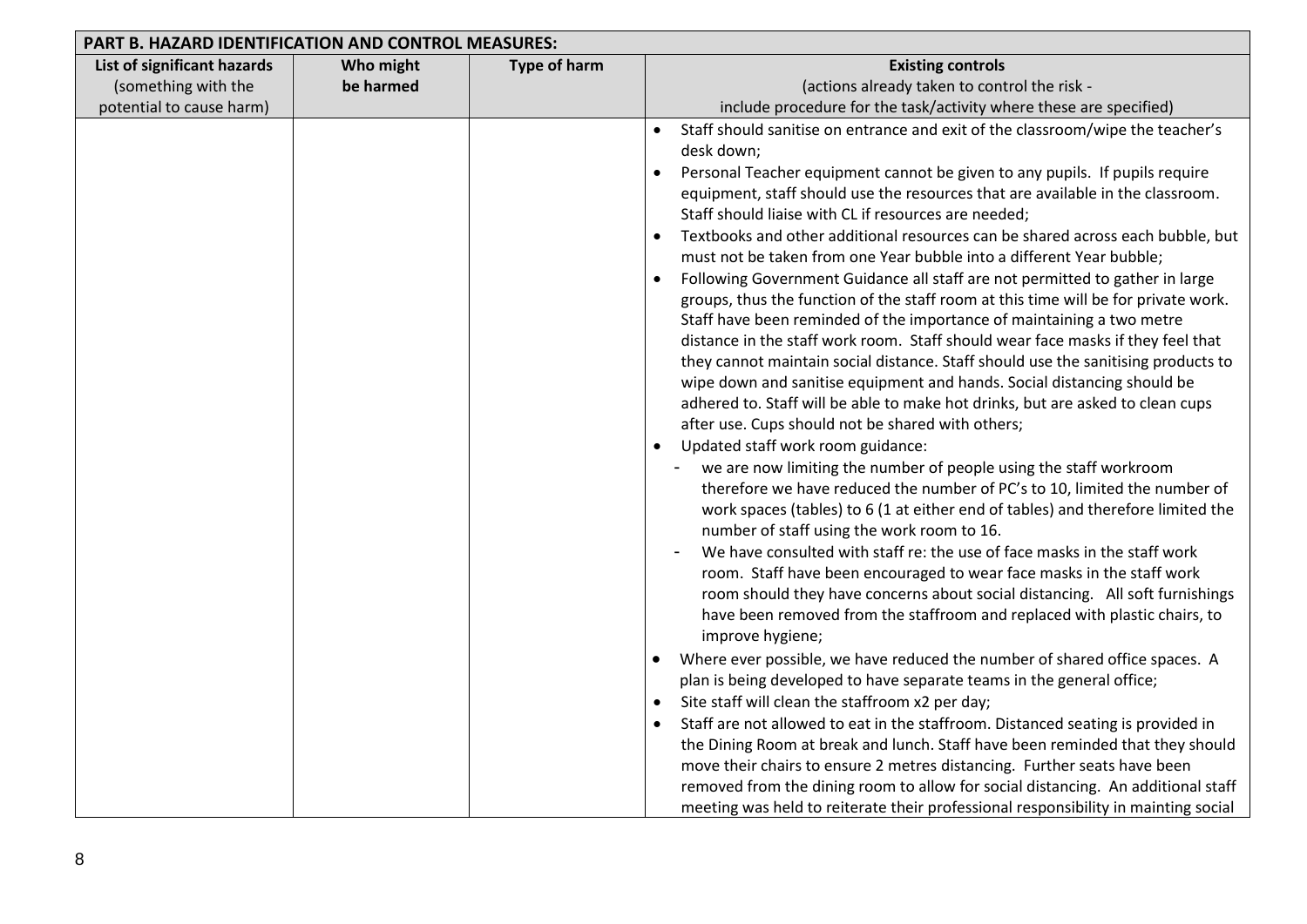| PART B. HAZARD IDENTIFICATION AND CONTROL MEASURES: |           |                     |                                                                                      |
|-----------------------------------------------------|-----------|---------------------|--------------------------------------------------------------------------------------|
| List of significant hazards                         | Who might | <b>Type of harm</b> | <b>Existing controls</b>                                                             |
| (something with the                                 | be harmed |                     | (actions already taken to control the risk -                                         |
| potential to cause harm)                            |           |                     | include procedure for the task/activity where these are specified)                   |
|                                                     |           |                     | distancing in the dining room and staff work room. Staff are permitted to leave      |
|                                                     |           |                     | the building at lunch if they chose to;                                              |
|                                                     |           |                     | Where two teachers share the role of form teacher with one class, they will          |
|                                                     |           |                     | alternate their responsibilities so that they are not both in the room with the      |
|                                                     |           |                     | class at the same time.                                                              |
|                                                     |           |                     | All staff must refer to and follow the updated behaviour policy (provided as part    |
|                                                     |           |                     | of CPD INSET training September 2020);                                               |
|                                                     |           |                     | If assistance is required whilst in the classroom, staff should use the alert tab on |
|                                                     |           |                     | SIMS. Walkabout/Duty Sergeant will attend for support. In the event of an            |
|                                                     |           |                     | emergency, a pupil should be sent to pupil reception with clear instructions;        |
|                                                     |           |                     | All staff will have access to visors/face masks/gloves/ tissues/hand sanitiser.      |
|                                                     |           |                     | Staff must wear face masks/coverings on entrance to the school building and on       |
|                                                     |           |                     | corridors and areas where social distancing cannot be maintained (although           |
|                                                     |           |                     | Government guidance states that you do not need to wear a face mask/covering         |
|                                                     |           |                     | in the classroom, staff can if they choose to);                                      |
|                                                     |           |                     | https://www.gov.uk/government/publications/face-coverings-when-to-wear-              |
|                                                     |           |                     | one-and-how-to-make-your-own/face-coverings-when-to-wear-one-and-how-                |
|                                                     |           |                     | to-make-your-own                                                                     |
|                                                     |           |                     | Staff on duty should wear their Hi-Viz jacket and all staff should ensure that       |
|                                                     |           |                     | social distancing is followed;                                                       |
|                                                     |           |                     | At this time there will be no staff briefings and CPD INSET sessions will be         |
|                                                     |           |                     | delivered via teams;                                                                 |
|                                                     |           |                     | All staff should ensure that if they feel unwell at any time they seek assistance in |
|                                                     |           |                     | the first instance and then liaise with HR. If any symptoms are related to COVID     |
|                                                     |           |                     | 19 procedures must be followed immediately                                           |
|                                                     |           |                     | (https://www.gov.uk/government/publications/actions-for-schools-during-the-          |
|                                                     |           |                     | coronavirus-outbreak/guidance-for-full-opening-schools                               |
|                                                     |           |                     | and engage with the NHS Test and Trace programme);                                   |
|                                                     |           |                     | If any members of staff feel anxious or have any medical/personal concerns they      |
|                                                     |           |                     | must speak with HR so additional support can be provided;                            |
|                                                     |           |                     | All employees have clear roles and responsibilities which are within their           |
|                                                     |           |                     | capabilities and are aware of how to raise any concerns;                             |
|                                                     |           |                     | The Headteacher reports to CEO & COG to inform of the current working                |
|                                                     |           |                     | arrangements.                                                                        |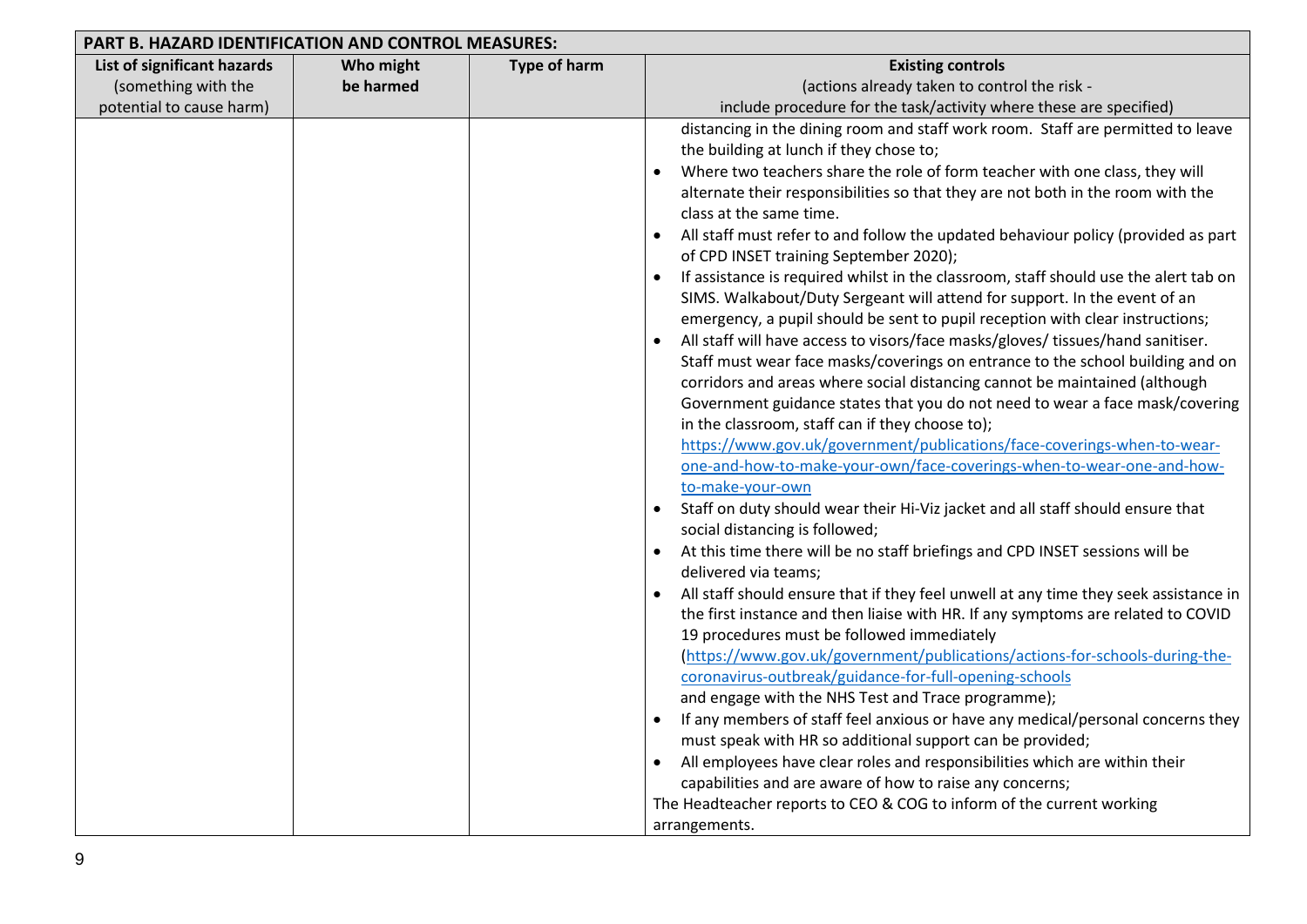| <b>PART B. HAZARD IDENTIFICATION AND CONTROL MEASURES:</b>                     |                        |              |                                                                                                                                                                                                                                                                                                                                                                                                                                                                                                                                                                                                                                                                                                                                                                                                                                                                                                                                                                                                                                                                                                                                                                                                                                                                                                                                                                                                                                                                                                                                                                      |
|--------------------------------------------------------------------------------|------------------------|--------------|----------------------------------------------------------------------------------------------------------------------------------------------------------------------------------------------------------------------------------------------------------------------------------------------------------------------------------------------------------------------------------------------------------------------------------------------------------------------------------------------------------------------------------------------------------------------------------------------------------------------------------------------------------------------------------------------------------------------------------------------------------------------------------------------------------------------------------------------------------------------------------------------------------------------------------------------------------------------------------------------------------------------------------------------------------------------------------------------------------------------------------------------------------------------------------------------------------------------------------------------------------------------------------------------------------------------------------------------------------------------------------------------------------------------------------------------------------------------------------------------------------------------------------------------------------------------|
| List of significant hazards<br>(something with the<br>potential to cause harm) | Who might<br>be harmed | Type of harm | <b>Existing controls</b><br>(actions already taken to control the risk -<br>include procedure for the task/activity where these are specified)                                                                                                                                                                                                                                                                                                                                                                                                                                                                                                                                                                                                                                                                                                                                                                                                                                                                                                                                                                                                                                                                                                                                                                                                                                                                                                                                                                                                                       |
|                                                                                |                        |              | <b>Year 11 Revision Sessions</b><br>The library will be open for Year 11 pupils for revision from Monday to Thursday<br>3:05pm to 5:00 pm during the time period Monday 2 November to Friday 4<br>December. There will be 20 spaces available which will be allocated on a first come<br>first served basis, unless demand outstrips supply at which point a booking system<br>will be devise a booking.<br>Staff will be emailed during week commencing 2 November 2020 to identify pupil<br>numbers and any issues<br>Pupils<br>Upon arrival at the library<br>The pupil will sanitise their hands<br>$\bullet$<br>The staff member will ask if they want a computer or a table and they will be<br>allocated a seat which is recorded on the seating plan<br>The pupil will move to their work area and spray down the surface and remain<br>$\bullet$<br>there until they have completed their revision work.<br>Pupils will not be allowed to eat or drink in the library.<br>$\bullet$<br>If pupils use a library book, these books will then be placed into quarantine for<br>the required number of hours<br>Upon leaving the library, (at the end of their revision work or at any time in<br>$\bullet$<br>between) the pupil will again spray down their work area and sanitise hands<br>before being signed out<br>Staff<br>Supervising staff to observe the same procedures as for normal lessons and to have<br>a radio<br>Peripatetic Staff<br>Peripatetic staff will enter at the main entrance to sign in and out and will<br>sanitise upon arrival; |
|                                                                                |                        |              | Peripatetic staff will wear a face covering whilst in the building, these will only<br>be removed where the nature of the lesson requires removal (eg singing);                                                                                                                                                                                                                                                                                                                                                                                                                                                                                                                                                                                                                                                                                                                                                                                                                                                                                                                                                                                                                                                                                                                                                                                                                                                                                                                                                                                                      |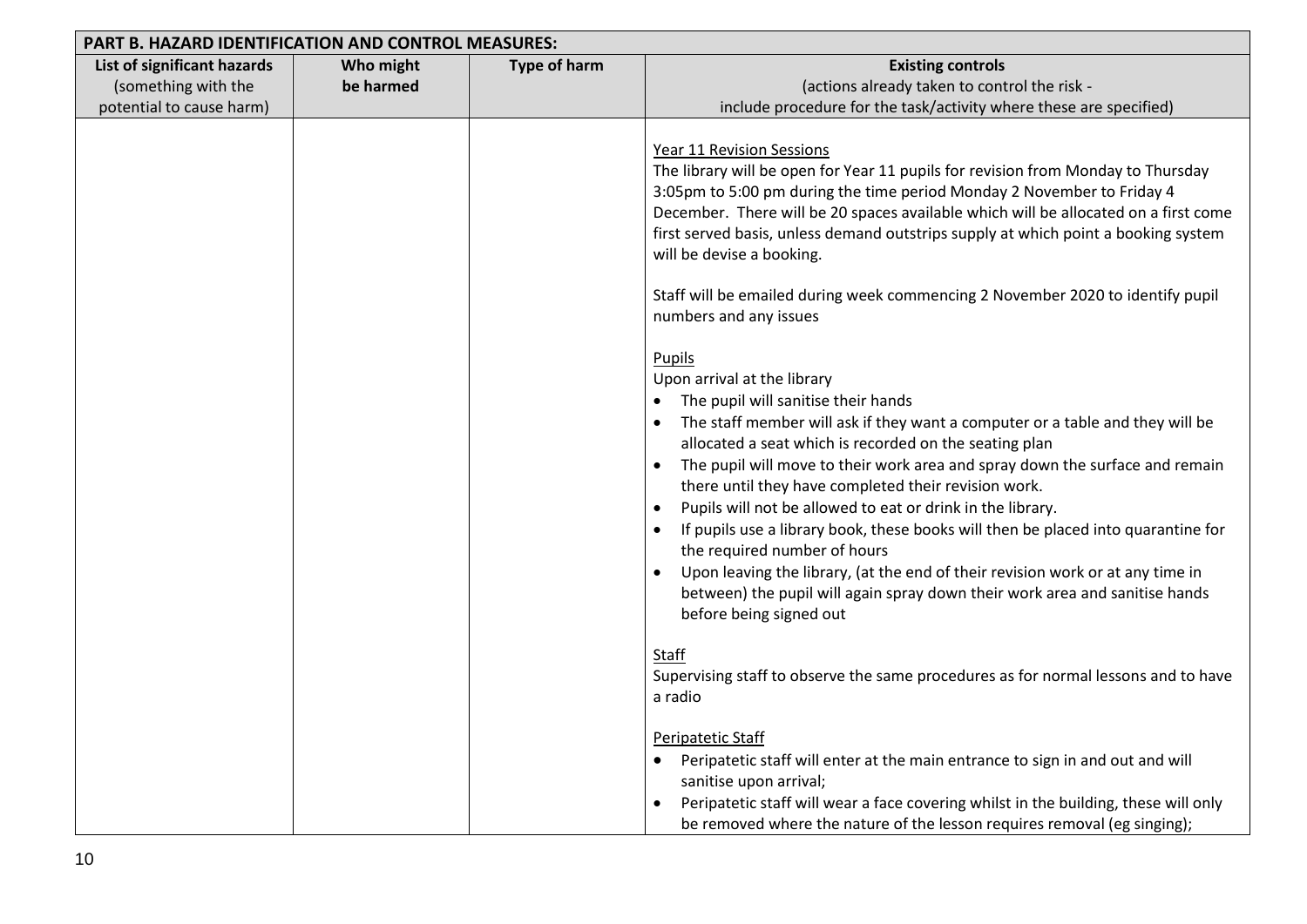| PART B. HAZARD IDENTIFICATION AND CONTROL MEASURES: |           |                     |                                                                                                                                   |
|-----------------------------------------------------|-----------|---------------------|-----------------------------------------------------------------------------------------------------------------------------------|
| List of significant hazards                         | Who might | <b>Type of harm</b> | <b>Existing controls</b>                                                                                                          |
| (something with the                                 | be harmed |                     | (actions already taken to control the risk -                                                                                      |
| potential to cause harm)                            |           |                     | include procedure for the task/activity where these are specified)                                                                |
|                                                     |           |                     | Sanitiser spray and hand gel will be in each practice room and this will be used<br>$\bullet$                                     |
|                                                     |           |                     | between each pupil;                                                                                                               |
|                                                     |           |                     | As pupils arrive and leave they will sanitise their hands;<br>$\bullet$                                                           |
|                                                     |           |                     | Classes will only be for one pupil at a time;                                                                                     |
|                                                     |           |                     | Pupils will bring their own instruments;                                                                                          |
|                                                     |           |                     | Perspex screens are in place in the practice rooms to create a barrier between<br>pupils and staff;                               |
|                                                     |           |                     | Pupils and staff will position themselves sideways on to each other as opposed<br>to face on;                                     |
|                                                     |           |                     | In the case of Brass lessons, these are being taught by BM in his classroom to                                                    |
|                                                     |           |                     | allow for a greater distance between teacher and pupil;                                                                           |
|                                                     |           |                     | No peripatetic staff will enter the building if they have symptoms;                                                               |
|                                                     |           |                     | Should a member of peri staff become infected they will inform BTRCC<br>immediately to ensure track and trace can be carried out; |
|                                                     |           |                     | Should a pupil test positive, BTRCC will contact the peri staff;                                                                  |
|                                                     |           |                     | A list of pupils attending lessons, will be held in the office and with JT for track                                              |
|                                                     |           |                     | and trace cross reference.                                                                                                        |
|                                                     |           |                     | <b>IT Support</b>                                                                                                                 |
|                                                     |           |                     | IT support may have to enter the classroom whilst the teacher/class are there;                                                    |
|                                                     |           |                     | Where space is limited and so distance cannot be maintained the teacher will                                                      |
|                                                     |           |                     | move accordingly so that the technician can enter safely to complete their work;                                                  |
|                                                     |           |                     | The class teacher will stand in the door way to ensure that all pupils in the class<br>$\bullet$                                  |
|                                                     |           |                     | are supervised;                                                                                                                   |
|                                                     |           |                     | On entrance/exit of the classroom all staff will sanitise appropriately. Any                                                      |
|                                                     |           |                     | equipment that has been touched will be wiped with the sanitising spray;                                                          |
|                                                     |           |                     | IT Support have been advised on the wearing of PPE.                                                                               |
|                                                     |           |                     | <b>Counselling sessions</b>                                                                                                       |
|                                                     |           |                     | Fabric chairs have been removed and replaced with plastic chairs;                                                                 |
|                                                     |           |                     | Sanitisation station has been set up outside the counselling room. Pupils will                                                    |
|                                                     |           |                     | sanitise before entering the room and upon exiting;                                                                               |
|                                                     |           |                     | Cloths/sanitiser spray to be provided to clean the room after each session;                                                       |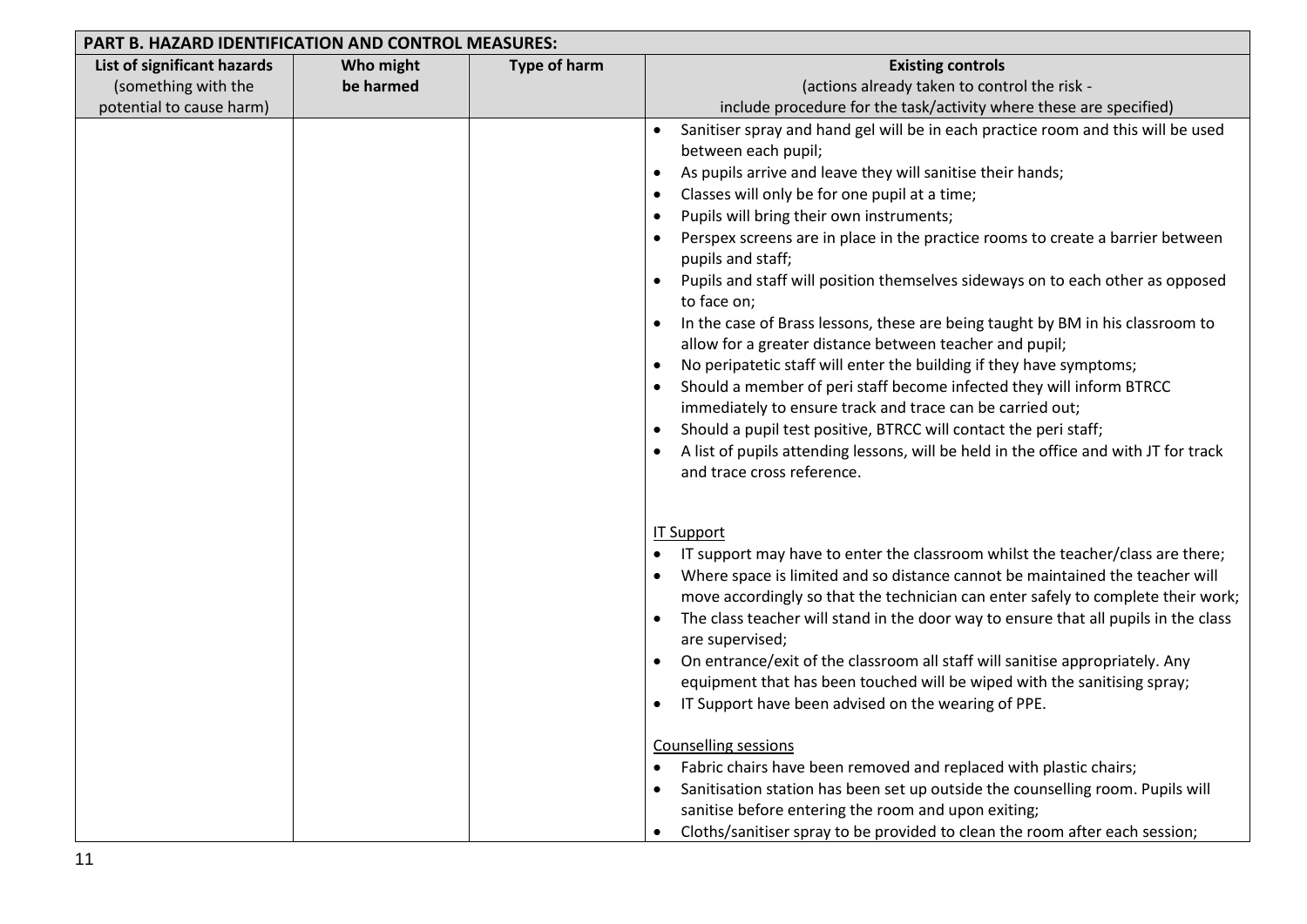| <b>PART B. HAZARD IDENTIFICATION AND CONTROL MEASURES:</b>                     |                        |                     |                                                                                                                                                                                                                                                                                                                                                                                                                                                                                                                                                                                                                                                                                                                                                                                                                                                                                                                                                                                                                                                                                                                                                                                                                                                                                                                                                                                                                                                               |
|--------------------------------------------------------------------------------|------------------------|---------------------|---------------------------------------------------------------------------------------------------------------------------------------------------------------------------------------------------------------------------------------------------------------------------------------------------------------------------------------------------------------------------------------------------------------------------------------------------------------------------------------------------------------------------------------------------------------------------------------------------------------------------------------------------------------------------------------------------------------------------------------------------------------------------------------------------------------------------------------------------------------------------------------------------------------------------------------------------------------------------------------------------------------------------------------------------------------------------------------------------------------------------------------------------------------------------------------------------------------------------------------------------------------------------------------------------------------------------------------------------------------------------------------------------------------------------------------------------------------|
| List of significant hazards<br>(something with the<br>potential to cause harm) | Who might<br>be harmed | <b>Type of harm</b> | <b>Existing controls</b><br>(actions already taken to control the risk -<br>include procedure for the task/activity where these are specified)                                                                                                                                                                                                                                                                                                                                                                                                                                                                                                                                                                                                                                                                                                                                                                                                                                                                                                                                                                                                                                                                                                                                                                                                                                                                                                                |
|                                                                                |                        |                     | Counsellor will open and close the door to avoid the door handles becoming a<br>$\bullet$<br>high volume touch point. Instructions are clearly labelled on the door;<br>A set chair for the counsellor will be used for sessions. Pupils will be made aware<br>that they cannot use this seat;<br>There will be appropriate distance between the counsellor and pupil and<br>$\bullet$<br>appropriate distance will be maintained;<br>Sessions will be shorter (a maximum of 30-40 minutes), to allow time to air and<br>clean down the room/chairs etc. in-between pupils;<br>The windows will be open at all times and the door open in-between sessions to<br>$\bullet$<br>allow a through draught to air the room;<br>No more than one pupil will be seen per Period (previously would have<br>$\bullet$<br>sometimes carried out 2 x 30 minute sessions);<br>Pupils will be seen (where possible) from one-year group per day to ensure<br>'bubbles' are not cross contaminating the room;<br>Considerations for paper documentation (e.g.- parental consent forms/<br>confidentiality agreements etc.) will follow Covid guidelines and returned<br>documentation will be left for designated timescale prior to filing;<br>Counselling provisions, e.g. tissues, to be only handled by the counsellor and not<br>the pupils, e.g. the counsellor will offer the tissue box for the pupils to take a<br>tissue rather than the pupils touching the box. |
|                                                                                |                        |                     | <b>Practical subjects</b><br>In each of the practical classrooms there will be 5xs spray/wipes/hand sanitiser;<br>$\bullet$<br>Pupils will apply hand sanitiser on entrance/exit;<br>Pupils will wipe down any used equipment at the beginning and end of the<br>lesson;<br>In IT lessons, where possible, control of the keyboard will be used by the teacher<br>to limit movement;<br>Staff have been advised about the appropriate wearing of PPE if they have to<br>move around the room.<br><b>Careers</b><br>Fabric chairs have been removed and replaced with one plastic chair;                                                                                                                                                                                                                                                                                                                                                                                                                                                                                                                                                                                                                                                                                                                                                                                                                                                                       |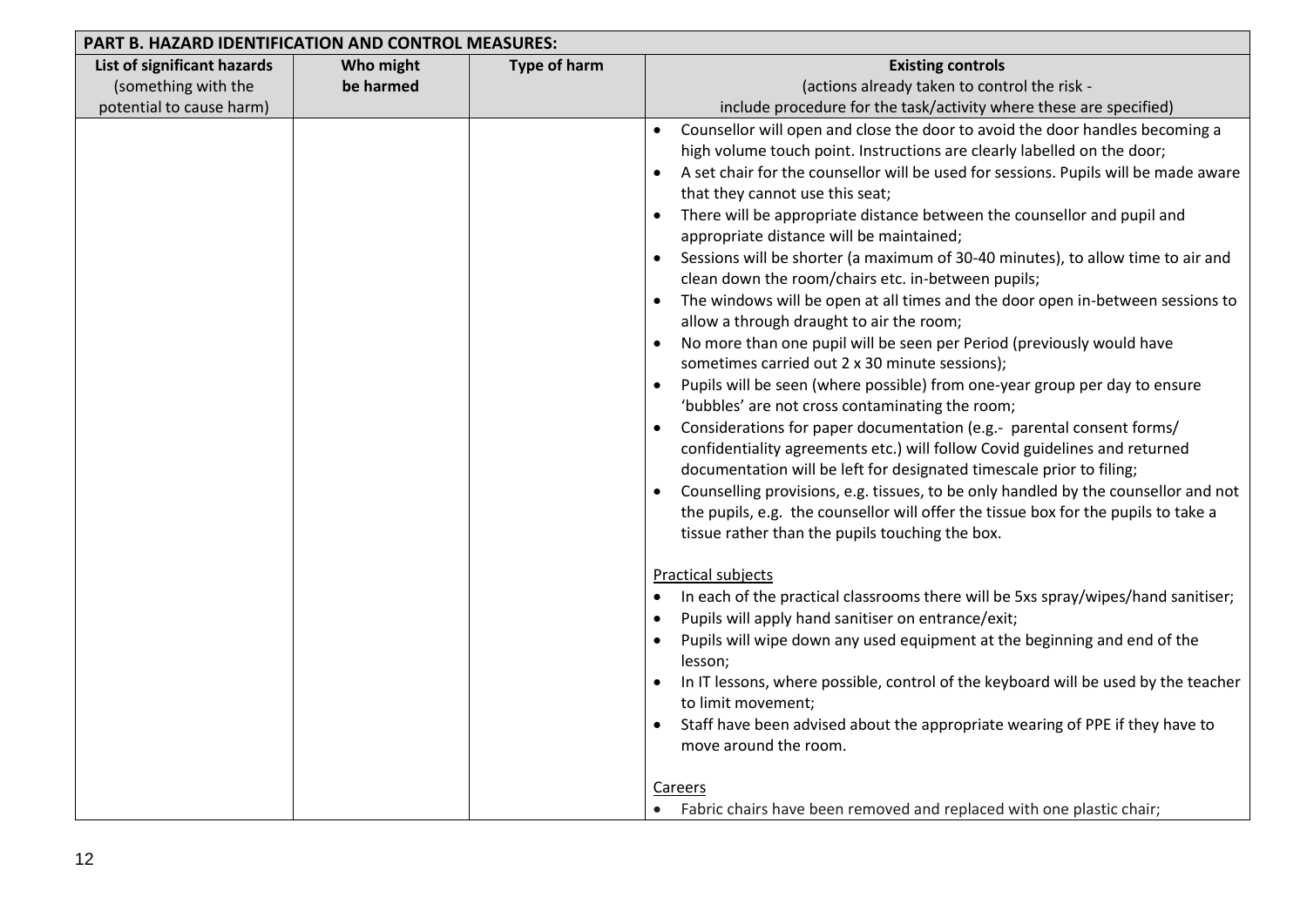| PART B. HAZARD IDENTIFICATION AND CONTROL MEASURES: |           |                     |                                                                                                                                                                                                                                                                                                                                                                                                                                                                                                                                                                                                                                                                                                                                                                                                                                                                                                                                                                                                                                                                                                                                                                                                                                                                                                                                                                                                                                                                                                                                                                                                                                                                                                                                                                                                                                              |  |
|-----------------------------------------------------|-----------|---------------------|----------------------------------------------------------------------------------------------------------------------------------------------------------------------------------------------------------------------------------------------------------------------------------------------------------------------------------------------------------------------------------------------------------------------------------------------------------------------------------------------------------------------------------------------------------------------------------------------------------------------------------------------------------------------------------------------------------------------------------------------------------------------------------------------------------------------------------------------------------------------------------------------------------------------------------------------------------------------------------------------------------------------------------------------------------------------------------------------------------------------------------------------------------------------------------------------------------------------------------------------------------------------------------------------------------------------------------------------------------------------------------------------------------------------------------------------------------------------------------------------------------------------------------------------------------------------------------------------------------------------------------------------------------------------------------------------------------------------------------------------------------------------------------------------------------------------------------------------|--|
| List of significant hazards                         | Who might | <b>Type of harm</b> | <b>Existing controls</b>                                                                                                                                                                                                                                                                                                                                                                                                                                                                                                                                                                                                                                                                                                                                                                                                                                                                                                                                                                                                                                                                                                                                                                                                                                                                                                                                                                                                                                                                                                                                                                                                                                                                                                                                                                                                                     |  |
| (something with the                                 | be harmed |                     | (actions already taken to control the risk -                                                                                                                                                                                                                                                                                                                                                                                                                                                                                                                                                                                                                                                                                                                                                                                                                                                                                                                                                                                                                                                                                                                                                                                                                                                                                                                                                                                                                                                                                                                                                                                                                                                                                                                                                                                                 |  |
| potential to cause harm)                            |           |                     | include procedure for the task/activity where these are specified)                                                                                                                                                                                                                                                                                                                                                                                                                                                                                                                                                                                                                                                                                                                                                                                                                                                                                                                                                                                                                                                                                                                                                                                                                                                                                                                                                                                                                                                                                                                                                                                                                                                                                                                                                                           |  |
|                                                     |           |                     | Sanitisation station has been set up outside the careers room. Pupils will sanitise<br>before entering and on exit;<br>Pupils will knock on the door and wait for the door to be opened. There will be a<br>$\bullet$<br>sign on the door with clear instructions;<br>Careers teacher will remain in her chair behind her desk and the pupil will sit on<br>plastic chair placed near to the door. The door will remain open at all times to<br>help with circulation of air;<br>A 2m safe zone will be taped out;<br>Sessions will be shorter so that cleaning can take place after each pupil;<br>Only 1 pupil will be allowed in the room at anytime;<br>When delivering guidance to Form groups, appropriate distance will be<br>maintained and PPE worn.<br>PE - planned phased return to practical PE lessons starting Monday 23rd November<br>Pupils informed of changes in PE lessons week beginning 16 November.<br>Pupils informed to wear full Blessed Trinity PE Kit for school on the day that they<br>have practical PE.<br>Pupil / Parental letter sent home 13 November.<br>KS3 pupils will get one practical lesson and one classroom lesson a week.<br>KS4 pupils will remain in classrooms for their PE lessons, this will be review on a 2<br>weekly basis<br>At KS3 (Years 7/8/9)<br>1st lesson of the week: Set 1, 2 and 3 will have a practical lesson<br>Set 4 and 5 will have a classroom lesson delivering the wellbeing curriculum<br>2nd lesson of the week: Set 1, 2 and 3 will have a classroom lesson delivering the<br>wellbeing curriculum<br>Set 4 and 5 will have a practical lesson<br>For each practical activity, groups must be kept in bubbles of a maximum of 6 pupils.<br>These group bubbles need to be recorded (seating plan) and sent through to JT as<br>part of the track and trace process, |  |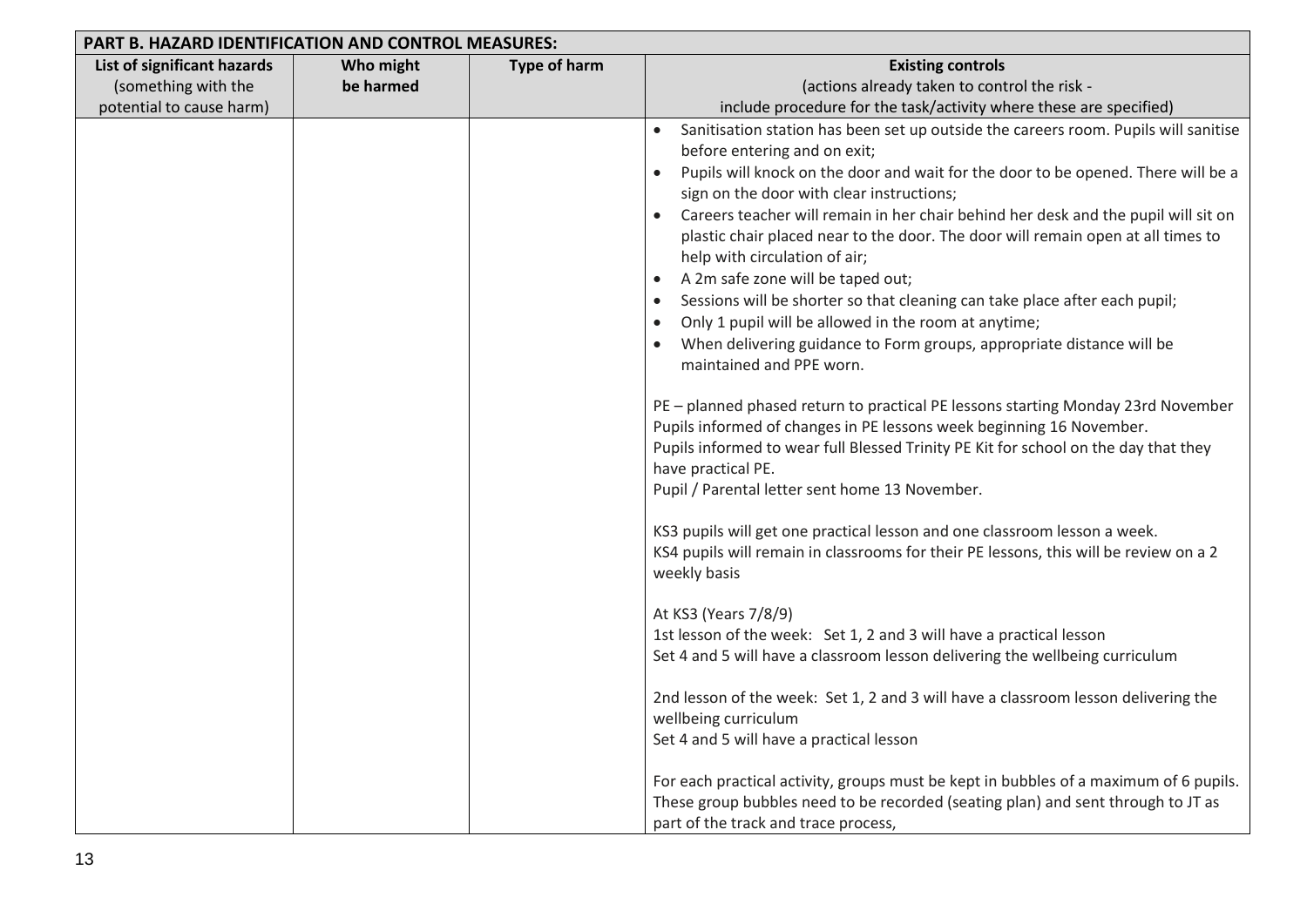| <b>PART B. HAZARD IDENTIFICATION AND CONTROL MEASURES:</b>                     |                        |                     |                                                                                                                                                                                                                                                                                                                                                                                                                                                                                                                                                                                                                                                                                                                                                                                                                                                                                                                                                                                                                                                                                                                                                                                                                                                                                                                                                                                                                                                                                                                                                                                                  |
|--------------------------------------------------------------------------------|------------------------|---------------------|--------------------------------------------------------------------------------------------------------------------------------------------------------------------------------------------------------------------------------------------------------------------------------------------------------------------------------------------------------------------------------------------------------------------------------------------------------------------------------------------------------------------------------------------------------------------------------------------------------------------------------------------------------------------------------------------------------------------------------------------------------------------------------------------------------------------------------------------------------------------------------------------------------------------------------------------------------------------------------------------------------------------------------------------------------------------------------------------------------------------------------------------------------------------------------------------------------------------------------------------------------------------------------------------------------------------------------------------------------------------------------------------------------------------------------------------------------------------------------------------------------------------------------------------------------------------------------------------------|
| List of significant hazards<br>(something with the<br>potential to cause harm) | Who might<br>be harmed | <b>Type of harm</b> | <b>Existing controls</b><br>(actions already taken to control the risk -<br>include procedure for the task/activity where these are specified)                                                                                                                                                                                                                                                                                                                                                                                                                                                                                                                                                                                                                                                                                                                                                                                                                                                                                                                                                                                                                                                                                                                                                                                                                                                                                                                                                                                                                                                   |
|                                                                                |                        |                     | On the KS3 classroom lesson pupils are to complete the PE Wellbeing Lessons 1-12.<br>PE Wellbeing resources are available on the T:Drive<br>On the KS4 Classroom lessons pupils have been allocated personal study time to<br>catch up.<br>PE Wellbeing resources are available on the T:Drive<br>On KS3 practical lessons, staff meet pupils at the allocated classrooms.<br>Class register to be completed before moving to practical session.<br>Staff to remind pupils of group bubbles and make any amendments depending on<br>pupil attendance.<br>2 week Rota of activities:<br>Table Tennis - Spread out in the sports Hall<br>1.<br>Orienteering/Walking - Thompson Park / Queens Park<br>2.<br>Astroturf - Activity of your choice - Pupils spread out using different nets<br>3.<br>This format for Core PE at KS3 will continue until Christmas and be reviewed.<br>The format for PE at KS4 will be reviewed on a 2-week basis, this will continue into<br>the new year.<br>Staff toilets<br>No more than 2 staff to be in the toilets at the same time to ensure distance can<br>be maintained at the wash area.<br><b>Pupil Guidance</b><br>Pupils will follow a new time of the day schedule, amended to follow<br>Government guidance;<br>Pupils will safely wait in their holding area from 8.15am. All areas will be<br>supervised by the Year Leaders. At 8.30am, SLT will supervise pupil entry into<br>the building. All pupils must wear a face mask or covering as they enter the<br>building and they must ensure that hand sanitiser is applied. Pupils will carefully |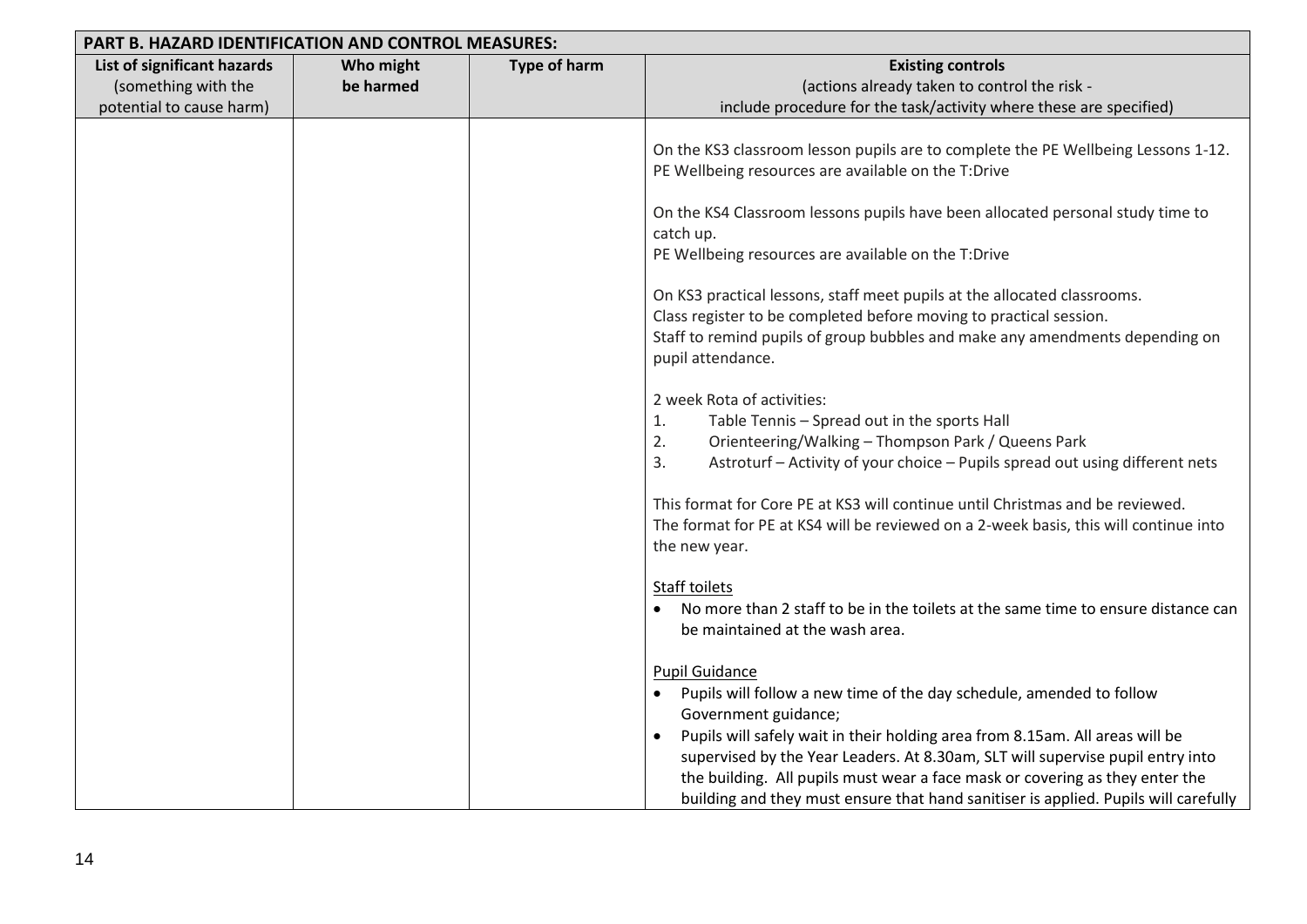| PART B. HAZARD IDENTIFICATION AND CONTROL MEASURES: |           |                     |                                                                                         |  |  |
|-----------------------------------------------------|-----------|---------------------|-----------------------------------------------------------------------------------------|--|--|
| List of significant hazards                         | Who might | <b>Type of harm</b> | <b>Existing controls</b>                                                                |  |  |
| (something with the                                 | be harmed |                     | (actions already taken to control the risk -                                            |  |  |
| potential to cause harm)                            |           |                     | include procedure for the task/activity where these are specified)                      |  |  |
|                                                     |           |                     | make their way to their Year bubble area and will make their way into their             |  |  |
|                                                     |           |                     | Form Room, pupils will enter the building from;                                         |  |  |
|                                                     |           |                     | -Year 7- Art room doors                                                                 |  |  |
|                                                     |           |                     | -Year 8- Outside doors near to room 117                                                 |  |  |
|                                                     |           |                     | -Year 9- Well-being entrance                                                            |  |  |
|                                                     |           |                     | -Year 10-Main Entrance                                                                  |  |  |
|                                                     |           |                     | -Year 11-Theatre                                                                        |  |  |
|                                                     |           |                     | All entrances will be closed at 8.50am. Any late pupils must enter the building via     |  |  |
|                                                     |           |                     | Main Reception;                                                                         |  |  |
|                                                     |           |                     | All pupils will go directly to their Year bubble and their Form Room. Pupils            |  |  |
|                                                     |           |                     | should not wait on corridors. All pupils will sanitise their hands as they              |  |  |
|                                                     |           |                     | enter/exit the classroom;                                                               |  |  |
|                                                     |           |                     | Pupils will wipe tables / equipment, whenever they return to a classroom from           |  |  |
|                                                     |           |                     | another area;                                                                           |  |  |
|                                                     |           |                     | Pupils will be regularly reminded of the 'catch it, bin it, kill it, sanitise' approach |  |  |
|                                                     |           |                     | and additional swing bins have been purchased for rooms, corridors, Dining              |  |  |
|                                                     |           |                     | Room and the Theatre;                                                                   |  |  |
|                                                     |           |                     | All pupils will sit in their allocated place following the seating plan. Pupils will    |  |  |
|                                                     |           |                     | not approach the teacher and will remain seated, unless the teacher asks them           |  |  |
|                                                     |           |                     | to move;                                                                                |  |  |
|                                                     |           |                     | Pupils will use their own equipment and will not borrow any from the                    |  |  |
|                                                     |           |                     | teacher/another pupil. (Spare equipment will be provided for each Homebase);            |  |  |
|                                                     |           |                     | Windows will be kept open throughout the day to ensure that fresh air is                |  |  |
|                                                     |           |                     | circulating within the classroom. All pupils will be advised to wear their school       |  |  |
|                                                     |           |                     | jumper under their blazer if they are cold;                                             |  |  |
|                                                     |           |                     | On days where PE/Dance lessons occur, pupils will come to school in their PE kit,       |  |  |
|                                                     |           |                     | wearing their blazer over the top. Full school uniform should be worn on the            |  |  |
|                                                     |           |                     | other days;                                                                             |  |  |
|                                                     |           |                     | Pupils will be reminded to stay safe at all times. (Sanitise, avoid unnecessary         |  |  |
|                                                     |           |                     | contact such as holding hands/hugging). They will follow the sanitising schedule;       |  |  |
|                                                     |           |                     | There is ample signage on all corridors, within each Year bubble, toilets, Dining       |  |  |
|                                                     |           |                     | Room, Theatre, entrances and exits to reiterate expectations and procedures;            |  |  |
|                                                     |           |                     | At cross over of lessons, there is a clear rota in place so that pupils are             |  |  |
|                                                     |           |                     | supervised at all times and staff can move to their next classroom;                     |  |  |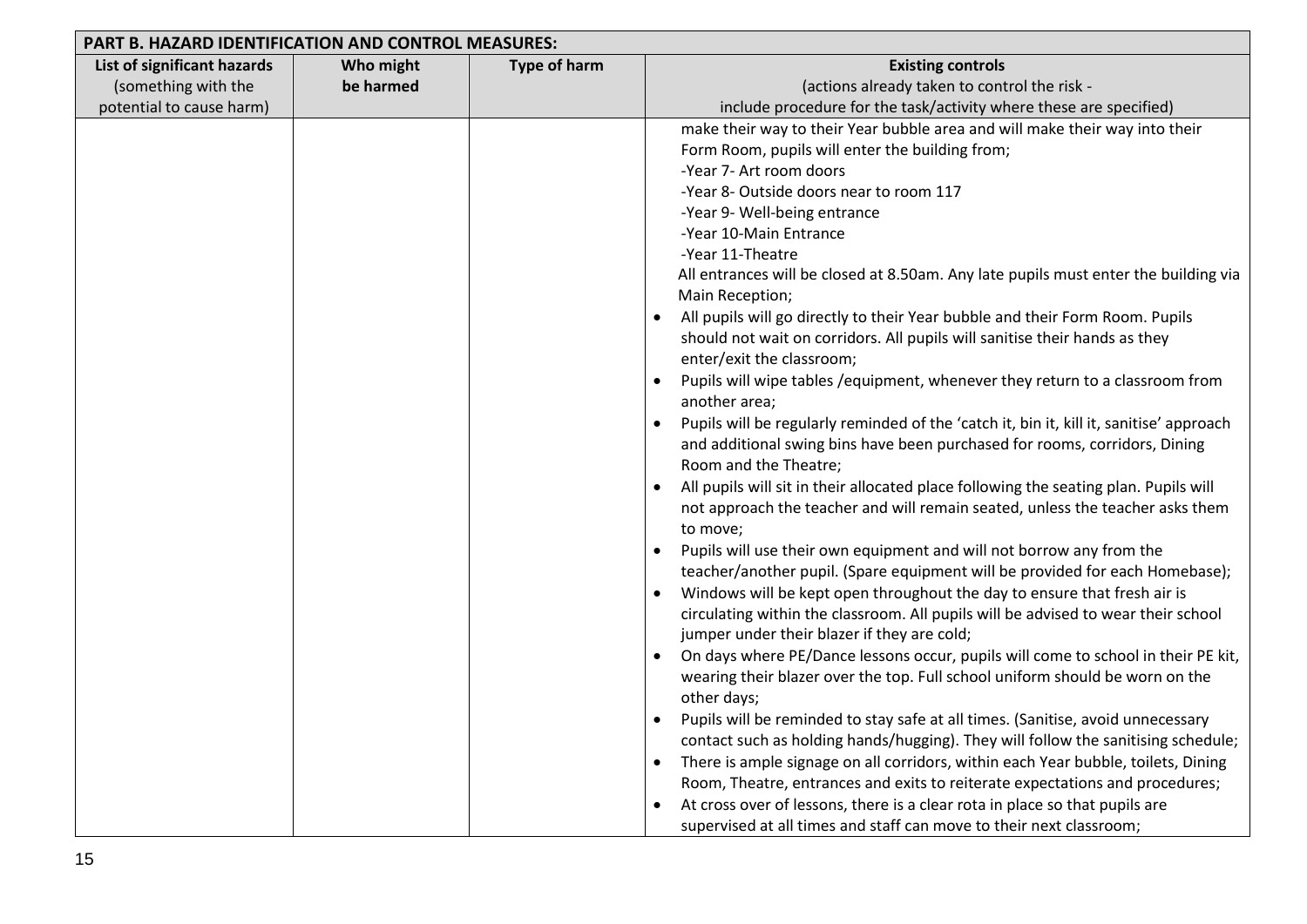| PART B. HAZARD IDENTIFICATION AND CONTROL MEASURES:                            |                                             |                                                                          |                                                                                                                                                                                                                                                                                                                                                                                                                                                                                                                                                                                                                                                                                                                                                                                                                                                                                                                                                                                                                                                                                                                                                                                                                                                                                                                                                                                                                                                                                                                                                                                                                                                                                                                                                                                                                                                                                                                                                                                                                                                                                                                                                                                                               |  |  |
|--------------------------------------------------------------------------------|---------------------------------------------|--------------------------------------------------------------------------|---------------------------------------------------------------------------------------------------------------------------------------------------------------------------------------------------------------------------------------------------------------------------------------------------------------------------------------------------------------------------------------------------------------------------------------------------------------------------------------------------------------------------------------------------------------------------------------------------------------------------------------------------------------------------------------------------------------------------------------------------------------------------------------------------------------------------------------------------------------------------------------------------------------------------------------------------------------------------------------------------------------------------------------------------------------------------------------------------------------------------------------------------------------------------------------------------------------------------------------------------------------------------------------------------------------------------------------------------------------------------------------------------------------------------------------------------------------------------------------------------------------------------------------------------------------------------------------------------------------------------------------------------------------------------------------------------------------------------------------------------------------------------------------------------------------------------------------------------------------------------------------------------------------------------------------------------------------------------------------------------------------------------------------------------------------------------------------------------------------------------------------------------------------------------------------------------------------|--|--|
| List of significant hazards<br>(something with the<br>potential to cause harm) | Who might<br>be harmed                      | <b>Type of harm</b>                                                      | <b>Existing controls</b><br>(actions already taken to control the risk -<br>include procedure for the task/activity where these are specified)                                                                                                                                                                                                                                                                                                                                                                                                                                                                                                                                                                                                                                                                                                                                                                                                                                                                                                                                                                                                                                                                                                                                                                                                                                                                                                                                                                                                                                                                                                                                                                                                                                                                                                                                                                                                                                                                                                                                                                                                                                                                |  |  |
|                                                                                |                                             |                                                                          | To allay any fears parents may have and due to the current situation in East<br>$\bullet$<br>Lancashire, pupils will be permitted to wear a plain colour face covering in the<br>school building if they wish to. This will be reviewed daily.                                                                                                                                                                                                                                                                                                                                                                                                                                                                                                                                                                                                                                                                                                                                                                                                                                                                                                                                                                                                                                                                                                                                                                                                                                                                                                                                                                                                                                                                                                                                                                                                                                                                                                                                                                                                                                                                                                                                                                |  |  |
| Impact of reduced staffing<br>levels on pupil activities and<br>work tasks     | Employees, pupils,<br>contractors, visitors | <b>Potential infectious</b><br>disease, injury or harm<br>from accidents | Staffing levels are reviewed daily in line with current DfE guidance and where<br>$\bullet$<br>necessary advice is taken from the Trust;<br>Current risk assessments are referenced for pupil activities/work tasks to be<br>$\bullet$<br>undertaken considering the impact on safety due to altered staffing<br>arrangements and to clarify what control measures need to be implemented.<br>The outcome from this exercise will identify whether an activity or task can be<br>carried out safely or if an alternative one will need to be done instead;<br>From September 2020 there will be no assemblies in the first instance and<br>enrichment activities will be introduced gradually following Government<br>Guidance and approval by the Headteacher. There will be a supervised after<br>school Homework Club provided in each Year bubble. This will be reviewed daily<br>to ensure numbers remain at a safe number;<br>Catering staff will be working at a distance where possible and will have access<br>to visors. Catering staff are permitted to wear during preparation of<br>food/serving and during change over times. Catering staff will continue to use<br>PPE gloves;<br>When pupils purchase food the catering staff will wipe down the thumb<br>machine after each use;<br>There will be no hot food served in the first two weeks and pupils will be given a<br>small selection of sandwiches/pasta. This will be reviewed at the end of the<br>second week;<br>The online parent pay has been upgraded to allow for the pre-ordering of food.<br>This will help improve the queuing system in the Dining Room;<br>Site staff and cleaning staff will work following Government Guidance. All have<br>access to PPE;<br>Pupils will arrive at school changed for PE lessons and will not be using the<br>changing rooms. PE will predominately be outside activities. All activities will<br>encourage social distancing;<br>Pupils will arrive at school changed for Dance lessons and will not be using the<br>changing rooms. Where possible the theatre space will be used along side the<br>dance studio to allow for more social distancing. When this is not available the |  |  |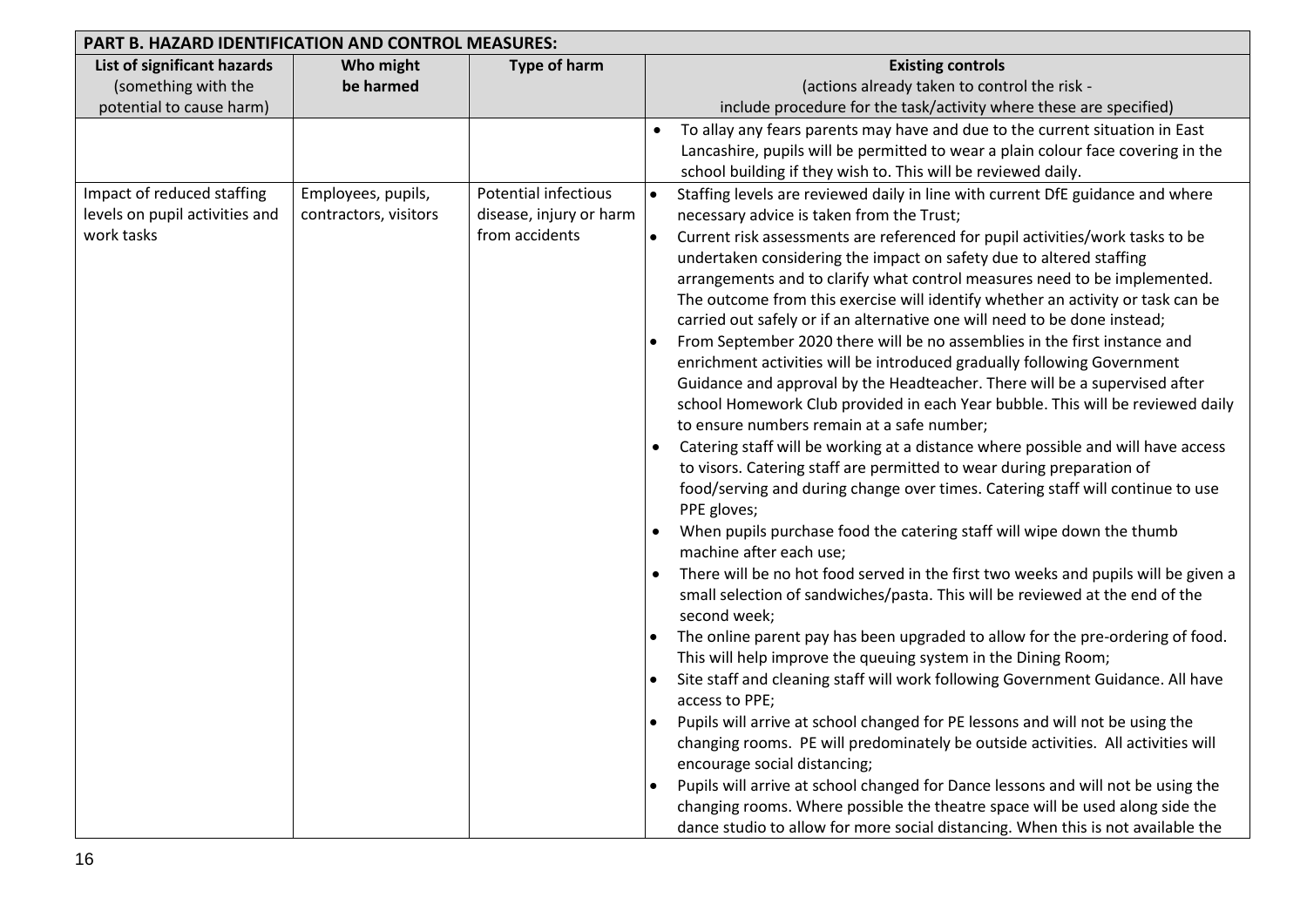| PART B. HAZARD IDENTIFICATION AND CONTROL MEASURES:                                                                                                 |                    |                                           |                                                                                                                                                                                                                                                                                                                                                                                                                                                                                                                                                                                                                                                                                                                                                                                                                                                                                                                                                                                                                                                                                                                                                                                                                                                                                                                                                                          |  |  |
|-----------------------------------------------------------------------------------------------------------------------------------------------------|--------------------|-------------------------------------------|--------------------------------------------------------------------------------------------------------------------------------------------------------------------------------------------------------------------------------------------------------------------------------------------------------------------------------------------------------------------------------------------------------------------------------------------------------------------------------------------------------------------------------------------------------------------------------------------------------------------------------------------------------------------------------------------------------------------------------------------------------------------------------------------------------------------------------------------------------------------------------------------------------------------------------------------------------------------------------------------------------------------------------------------------------------------------------------------------------------------------------------------------------------------------------------------------------------------------------------------------------------------------------------------------------------------------------------------------------------------------|--|--|
| List of significant hazards                                                                                                                         | Who might          | <b>Type of harm</b>                       | <b>Existing controls</b>                                                                                                                                                                                                                                                                                                                                                                                                                                                                                                                                                                                                                                                                                                                                                                                                                                                                                                                                                                                                                                                                                                                                                                                                                                                                                                                                                 |  |  |
| (something with the                                                                                                                                 | be harmed          |                                           | (actions already taken to control the risk -                                                                                                                                                                                                                                                                                                                                                                                                                                                                                                                                                                                                                                                                                                                                                                                                                                                                                                                                                                                                                                                                                                                                                                                                                                                                                                                             |  |  |
| potential to cause harm)                                                                                                                            |                    |                                           | include procedure for the task/activity where these are specified)                                                                                                                                                                                                                                                                                                                                                                                                                                                                                                                                                                                                                                                                                                                                                                                                                                                                                                                                                                                                                                                                                                                                                                                                                                                                                                       |  |  |
|                                                                                                                                                     |                    |                                           | dance studio will be used, it will have taped out spaces on the floor to aid social<br>distancing, activities will encourage use of personal space and group or paired<br>work will be kept to a minimal;<br>For Drama lessons as above the theatre will be used where possible, group and<br>paired work will be reduced and any dialogue will be encouraged to be forward<br>facing as opposed to face to face. The use of the taped floor will allow for more<br>social distancing and give clear areas of permitted working spaces for pupils;<br>The Headteacher and SLT will keep in regular contact with employees to monitor<br>the working arrangements and provide support and advice where necessary;<br>From September 2020, staff CPD INSET and meetings will be via teams. This will<br>be reviewed following Government Guidance. Where staff attend meetings in<br>classrooms social distancing and hygiene protocols will be followed;<br>Where the Theatre is used as a training space, the entrance doors to Café Trinity<br>will remain open to maximise a natural ventilation and all air conditioning will be<br>switched off. The external vents to the theatre which provide a fresh air supply<br>will also be opened.<br><b>Spirit of Sport Lettings/Bookings</b><br>Please see separate risk assessment 'Spirit of Sports Community Lettings' |  |  |
| Impact of additional staff<br>entering teaching rooms for<br>learning walks, formal and<br>informal observations on<br>the transmission of Covid 19 | Employees, pupils, | Potential spread of<br>infectious disease | Observers entering a class room will where possible maintain a safe distance<br>(2m) from both the teacher and pupils within the room.<br>Observers will sanitise their hands on entering the room.<br>If a safe distance of 2m cannot be maintained from pupils, observers will wear<br>PPE including but not exclusive to a face covering.<br>Observers will not maintain close contact with any one pupil for longer than 15<br>minutes during the observation period and will wear a face covering whilst in<br>contact with these pupils.<br>If the observer sits in the room, both the chair and table area will be disinfected<br>afterwards and hands will be sanitised.<br>The observer will not touch stationary or equipment belonging to pupils whilst in<br>the room.<br>If the observer examines work in exercise books, the observer will wear gloves<br>or will sanitise their hands after touching the exercise books. Observers will                                                                                                                                                                                                                                                                                                                                                                                                                   |  |  |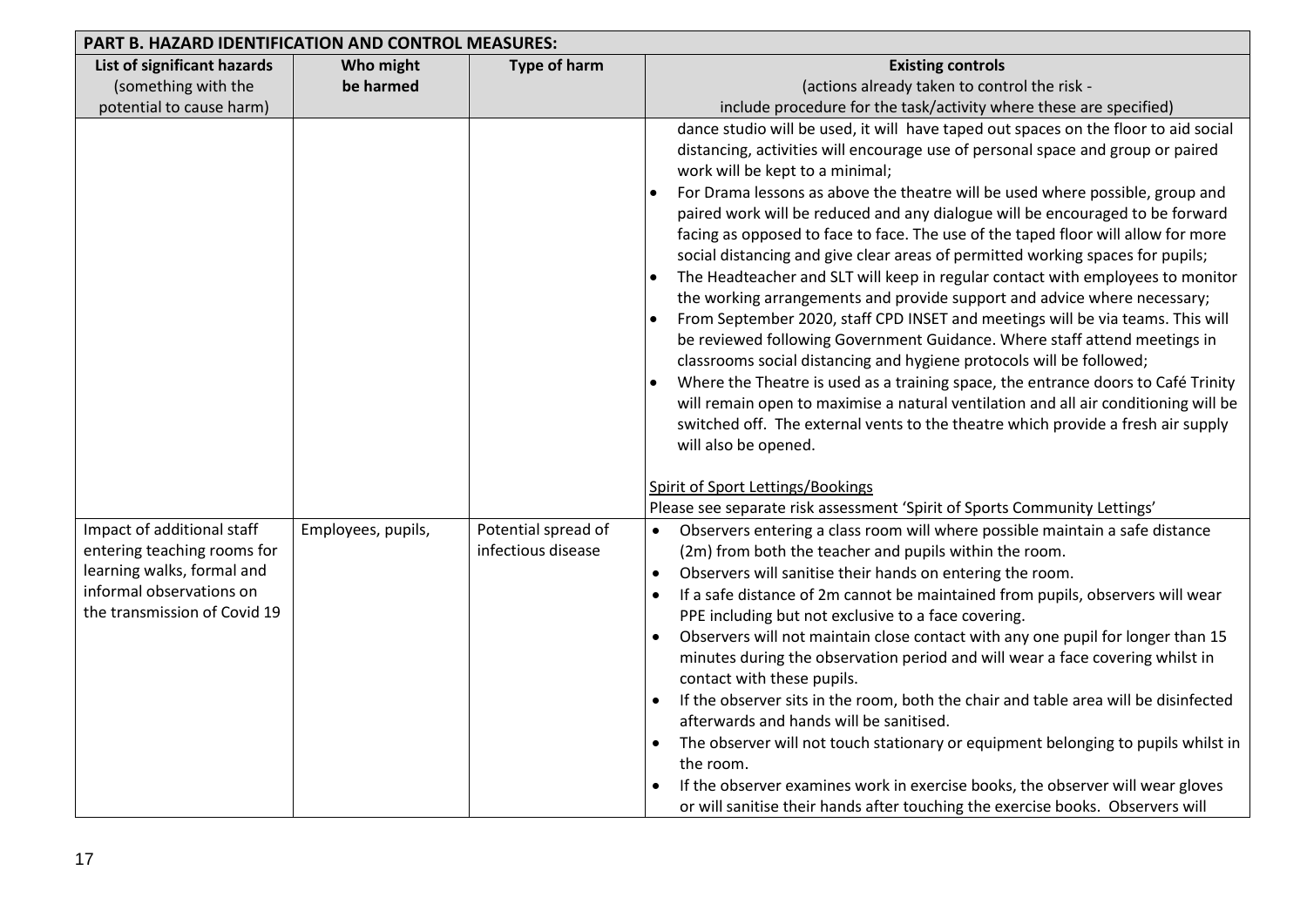|                                                   | PART B. HAZARD IDENTIFICATION AND CONTROL MEASURES: |                     |                                                                                                                                  |  |  |  |
|---------------------------------------------------|-----------------------------------------------------|---------------------|----------------------------------------------------------------------------------------------------------------------------------|--|--|--|
| List of significant hazards                       | Who might                                           | <b>Type of harm</b> | <b>Existing controls</b>                                                                                                         |  |  |  |
| (something with the                               | be harmed                                           |                     | (actions already taken to control the risk -                                                                                     |  |  |  |
| potential to cause harm)                          |                                                     |                     | include procedure for the task/activity where these are specified)                                                               |  |  |  |
|                                                   |                                                     |                     | avoid touching their faces whilst in the room until they have sanitised on leaving                                               |  |  |  |
|                                                   |                                                     |                     | the room.                                                                                                                        |  |  |  |
|                                                   |                                                     |                     | Observers will not remove exercise books from the room during the observation                                                    |  |  |  |
|                                                   |                                                     |                     | period, but will access them following 24 hours to reduce transmission from                                                      |  |  |  |
|                                                   |                                                     |                     | books to observer.                                                                                                               |  |  |  |
|                                                   |                                                     |                     | Staff that are clinically vulnerable will avoid performing lesson observations until                                             |  |  |  |
|                                                   |                                                     |                     | further notice. Appraisal observations will be carried out in these instances by                                                 |  |  |  |
|                                                   |                                                     |                     | either link SLT or other TLR holders within department.                                                                          |  |  |  |
| Impact of touching exercise                       | Employees, pupils,                                  | Potential spread of | To ensure that marking is as safe as possible and until further notice:                                                          |  |  |  |
| books during marking and<br>feedback exercises by |                                                     | infectious disease  | Teachers will mark work in school where possible and should avoid taking<br>exercise books home.                                 |  |  |  |
| teaching staff, QE team and                       |                                                     |                     | If exercise books are removed from the room for marking in school, marking                                                       |  |  |  |
| TA's on the transmission of                       |                                                     |                     | should be carried out where possible within the year bubble.                                                                     |  |  |  |
| Covid 19                                          |                                                     |                     | If exercise books are removed home for marking, staff will avoid touching the                                                    |  |  |  |
|                                                   |                                                     |                     | books for 24 hours following use by the pupils and will return the exercise books                                                |  |  |  |
|                                                   |                                                     |                     | to the home base room 24 hours before the pupils use the books again.                                                            |  |  |  |
|                                                   |                                                     |                     |                                                                                                                                  |  |  |  |
|                                                   |                                                     |                     | Teachers will mark all work remotely from pupils where possible and avoid-no<br>dynamic marking or 'marking over the shoulder'). |  |  |  |
|                                                   |                                                     |                     | Where this is not possible, teacher will wear face coverings whilst being close to                                               |  |  |  |
|                                                   |                                                     |                     | pupils and will not remain close to a pupil for longer than 15 mins.                                                             |  |  |  |
|                                                   |                                                     |                     | Pupils can be used collect or hand out books or worksheets and will sanitise                                                     |  |  |  |
|                                                   |                                                     |                     | their hands after doing so before returning to their seats.                                                                      |  |  |  |
|                                                   |                                                     |                     | Teaching staff and TAs will avoid distributing exercise books, worksheets or any                                                 |  |  |  |
|                                                   |                                                     |                     | other equipment during lessons and if they do so will sanitise their hands                                                       |  |  |  |
|                                                   |                                                     |                     | afterwards.                                                                                                                      |  |  |  |
|                                                   |                                                     |                     | Teachers will use hand sanitiser before and during the time books/worksheets                                                     |  |  |  |
|                                                   |                                                     |                     | are being marked and once books/worksheets have been marked, teachers will                                                       |  |  |  |
|                                                   |                                                     |                     | ensure hands are washed.                                                                                                         |  |  |  |
|                                                   |                                                     |                     | Teacher will avoid touching their face through out marking activity.                                                             |  |  |  |
| Spread of COVID-19 virus via                      | Employees, pupils,                                  | Potential spread of | Guidance on Social Distancing MUST be adhered to at all times;                                                                   |  |  |  |
| air borne particles                               | visitors, contractors,                              | infectious disease  | Protector shields have been custom made to fit around Main Reception, Pupil                                                      |  |  |  |
|                                                   | parents, members of                                 |                     | Reception and in the Library, to prevent the spread of air borne particles;                                                      |  |  |  |
|                                                   | the public                                          |                     |                                                                                                                                  |  |  |  |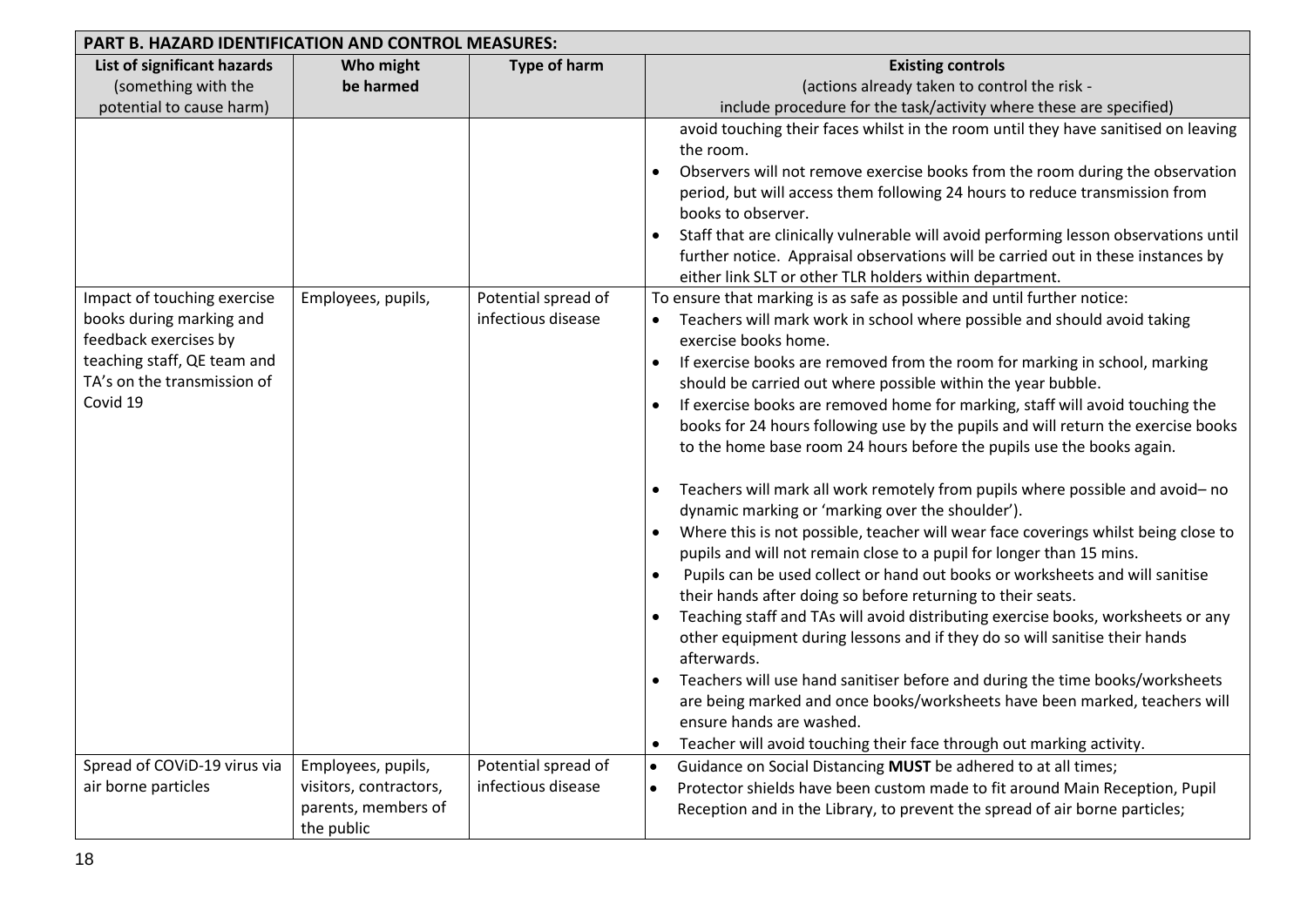| PART B. HAZARD IDENTIFICATION AND CONTROL MEASURES:                   |                                                                                   |                                           |                                                                                                                                                                                                                                                                                                                                                                                                                                                                                                                                                                                                                                                                                                                                                                                                                                                                                                                                                                                                                                                                                                                                                                                                                                                                                                                                                         |  |  |
|-----------------------------------------------------------------------|-----------------------------------------------------------------------------------|-------------------------------------------|---------------------------------------------------------------------------------------------------------------------------------------------------------------------------------------------------------------------------------------------------------------------------------------------------------------------------------------------------------------------------------------------------------------------------------------------------------------------------------------------------------------------------------------------------------------------------------------------------------------------------------------------------------------------------------------------------------------------------------------------------------------------------------------------------------------------------------------------------------------------------------------------------------------------------------------------------------------------------------------------------------------------------------------------------------------------------------------------------------------------------------------------------------------------------------------------------------------------------------------------------------------------------------------------------------------------------------------------------------|--|--|
| List of significant hazards                                           | Who might                                                                         | <b>Type of harm</b>                       | <b>Existing controls</b>                                                                                                                                                                                                                                                                                                                                                                                                                                                                                                                                                                                                                                                                                                                                                                                                                                                                                                                                                                                                                                                                                                                                                                                                                                                                                                                                |  |  |
| (something with the                                                   | be harmed                                                                         |                                           | (actions already taken to control the risk -                                                                                                                                                                                                                                                                                                                                                                                                                                                                                                                                                                                                                                                                                                                                                                                                                                                                                                                                                                                                                                                                                                                                                                                                                                                                                                            |  |  |
| potential to cause harm)                                              |                                                                                   |                                           | include procedure for the task/activity where these are specified)                                                                                                                                                                                                                                                                                                                                                                                                                                                                                                                                                                                                                                                                                                                                                                                                                                                                                                                                                                                                                                                                                                                                                                                                                                                                                      |  |  |
|                                                                       |                                                                                   |                                           | DfE COVID-19 guidance on implementing social distancing in educational settings<br>is reviewed regularly;<br>Employees are socially distancing themselves from each other, pupils and<br>$\bullet$<br>parents/carers at all times;<br>Parents/carers will not enter the school unless absolutely necessary and, if they<br>do need to enter the school, they will follow the strict handwashing and social<br>distancing guidelines;<br>Pupils are instructed to socially distance themselves from all staff whenever<br>possible, including in the classroom and at break and lunch times;<br>Movement around school will be very limited with children moving as a group<br>maintaining social distancing;<br>In the library, to reduce risks we have installed Perspex screening around the<br>central desk and the Librarian's personal desk. Pupils will use hand sanitiser on<br>entrance and exit of the Library. Pupils will be encouraged to browse books<br>online. The Librarian will be permitted to wear PPE and should wear gloves<br>when handling books.<br>The sending of Christmas cards by staff or pupils is not permitted.<br>A deep clean was commissioned on the 11 <sup>th</sup> , 12 <sup>th</sup> and 13 <sup>th</sup> December 2020 due to<br>an increased number of cases. This will be reviewed if cases continue to rise. |  |  |
| Employee or pupil displaying<br>signs of COVID-19 whilst in<br>school | Employees, pupils,<br>visitors, contractors,<br>parents, members of<br>the public | Potential spread of<br>infectious disease | Employees are aware of the virus symptoms and are vigilant in reporting all<br>$\bullet$<br>concerns to the responsible person who will reference DfE COVID-19: guidance<br>for education settings for advice on dealing with the situation;<br>Employees who have assisted someone who has taken ill with COVID-19<br>symptoms will wash their hands for 20 seconds, they do not need to go home<br>unless they display the symptoms themselves;<br>Employees showing symptoms are sent home and reminded to self-isolate<br>following current government guidance for staying at home; if they are unable to<br>drive and need collecting, they will wait in the office next to the Main Office<br>(previous HR Office);<br>If a pupil displays symptoms they will be placed in the designated room (as<br>above) until they can be collected, whilst being mindful of individual pupils'<br>needs;<br>Ideally, a window will be opened in the room for increased ventilation;                                                                                                                                                                                                                                                                                                                                                                        |  |  |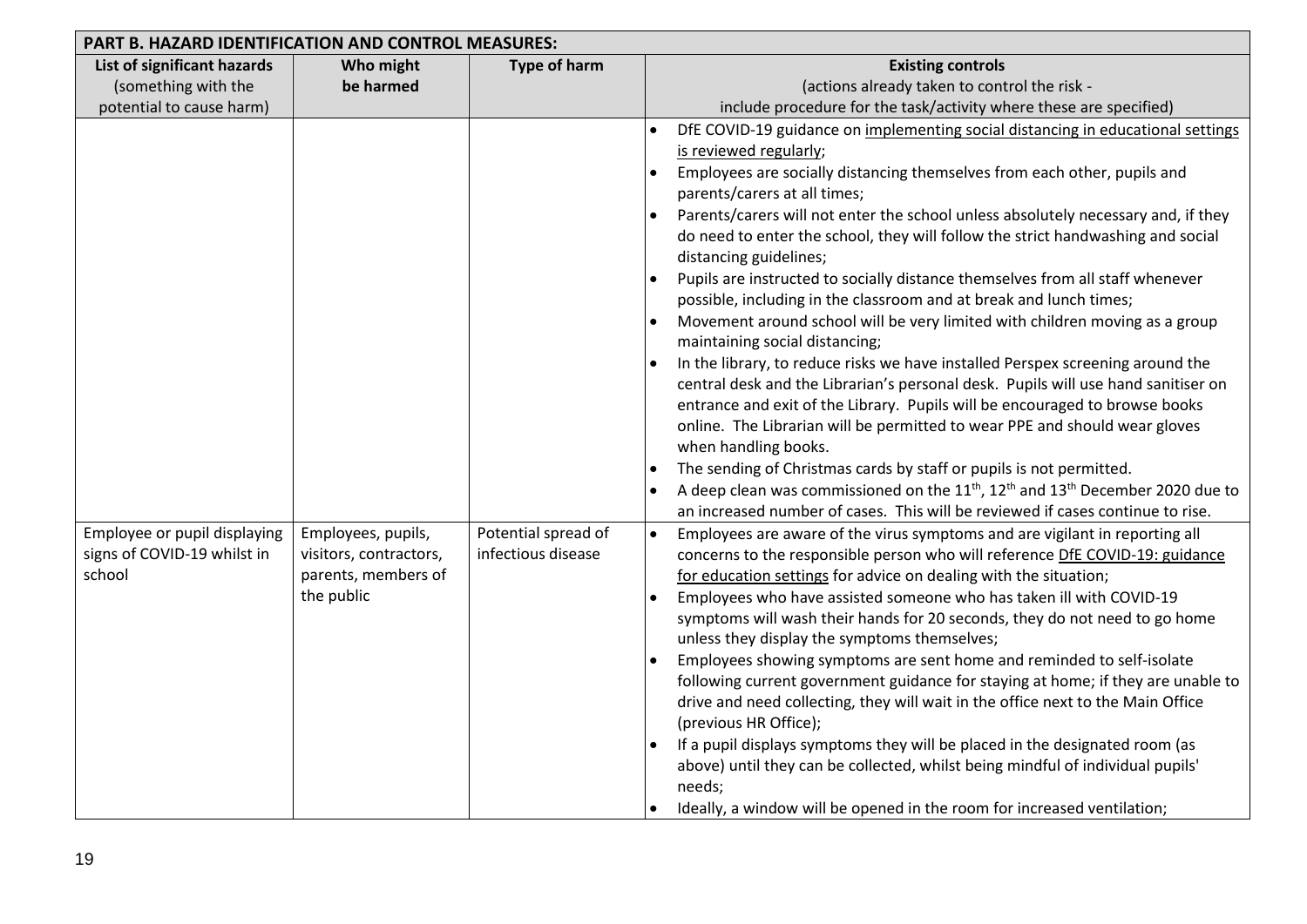| List of significant hazards<br>Who might<br><b>Type of harm</b><br><b>Existing controls</b><br>(something with the<br>be harmed<br>(actions already taken to control the risk -<br>potential to cause harm)<br>include procedure for the task/activity where these are specified)<br>If it is not possible to isolate the pupil e.g. if it causes them undue distress or | PART B. HAZARD IDENTIFICATION AND CONTROL MEASURES: |  |  |                                                                                    |  |  |
|--------------------------------------------------------------------------------------------------------------------------------------------------------------------------------------------------------------------------------------------------------------------------------------------------------------------------------------------------------------------------|-----------------------------------------------------|--|--|------------------------------------------------------------------------------------|--|--|
|                                                                                                                                                                                                                                                                                                                                                                          |                                                     |  |  |                                                                                    |  |  |
|                                                                                                                                                                                                                                                                                                                                                                          |                                                     |  |  |                                                                                    |  |  |
|                                                                                                                                                                                                                                                                                                                                                                          |                                                     |  |  |                                                                                    |  |  |
|                                                                                                                                                                                                                                                                                                                                                                          |                                                     |  |  |                                                                                    |  |  |
|                                                                                                                                                                                                                                                                                                                                                                          |                                                     |  |  | they need to remain under adult observation, an assessment will be carried out     |  |  |
|                                                                                                                                                                                                                                                                                                                                                                          |                                                     |  |  | to see whether it is sufficient to move them to an area which is at least 2 metres |  |  |
| away from others (this will be based on open available areas at the time to be                                                                                                                                                                                                                                                                                           |                                                     |  |  |                                                                                    |  |  |
| used in this instance);                                                                                                                                                                                                                                                                                                                                                  |                                                     |  |  |                                                                                    |  |  |
| PPE must be worn by staff where a 2m distance cannot be maintained;                                                                                                                                                                                                                                                                                                      |                                                     |  |  |                                                                                    |  |  |
|                                                                                                                                                                                                                                                                                                                                                                          |                                                     |  |  | Any members of staff who have helped someone with symptoms and any pupils          |  |  |
|                                                                                                                                                                                                                                                                                                                                                                          |                                                     |  |  | who have been in close contact with them do not need to go home to self-isolate    |  |  |
| test) or if the symptomatic person subsequently tests positive (see below) or                                                                                                                                                                                                                                                                                            |                                                     |  |  | unless they develop symptoms themselves (in which case, they should arrange a      |  |  |
| they have been requested to do so by NHS Test and Trace;                                                                                                                                                                                                                                                                                                                 |                                                     |  |  |                                                                                    |  |  |
| Everyone must wash their hands thoroughly for 20 seconds with soap and                                                                                                                                                                                                                                                                                                   |                                                     |  |  |                                                                                    |  |  |
| running water or use hand sanitiser after any contact with someone who is                                                                                                                                                                                                                                                                                                |                                                     |  |  |                                                                                    |  |  |
| unwell. The area around the person with symptoms must be cleaned with                                                                                                                                                                                                                                                                                                    |                                                     |  |  |                                                                                    |  |  |
| normal household bleach after they have left to reduce the risk of passing the                                                                                                                                                                                                                                                                                           |                                                     |  |  |                                                                                    |  |  |
| infection on to other people. See the COVID-19: cleaning of non-healthcare                                                                                                                                                                                                                                                                                               |                                                     |  |  |                                                                                    |  |  |
| settings guidance;                                                                                                                                                                                                                                                                                                                                                       |                                                     |  |  |                                                                                    |  |  |
| If an individual (adult or child) showing COVID-19 symptoms, needs to use the                                                                                                                                                                                                                                                                                            |                                                     |  |  |                                                                                    |  |  |
| bathroom while waiting to go home, they will use the visitors' toilet. This will                                                                                                                                                                                                                                                                                         |                                                     |  |  |                                                                                    |  |  |
| then be cleaned and disinfected before being used by anyone else;                                                                                                                                                                                                                                                                                                        |                                                     |  |  |                                                                                    |  |  |
| The adult or parent/carer of the child, will be advised to be tested and inform                                                                                                                                                                                                                                                                                          |                                                     |  |  |                                                                                    |  |  |
| school of the result. Where the child, young person or staff member tests                                                                                                                                                                                                                                                                                                |                                                     |  |  |                                                                                    |  |  |
| positive, the rest of their class or group within their childcare or education                                                                                                                                                                                                                                                                                           |                                                     |  |  |                                                                                    |  |  |
| setting should be sent home and advised to self-isolate for 14 days. The other                                                                                                                                                                                                                                                                                           |                                                     |  |  |                                                                                    |  |  |
| household members of that wider class or group do not need to self-isolate                                                                                                                                                                                                                                                                                               |                                                     |  |  |                                                                                    |  |  |
| unless the child, young person or staff member they live with in that group                                                                                                                                                                                                                                                                                              |                                                     |  |  |                                                                                    |  |  |
| subsequently develops symptoms;                                                                                                                                                                                                                                                                                                                                          |                                                     |  |  |                                                                                    |  |  |
| If an adult or child shows symptoms, all other families of the group will be                                                                                                                                                                                                                                                                                             |                                                     |  |  |                                                                                    |  |  |
| informed as soon as possible.                                                                                                                                                                                                                                                                                                                                            |                                                     |  |  |                                                                                    |  |  |
| Need for Personal Protective<br>Potential spread of<br>Employees are aware of the need to use the appropriate PPE when completing<br>Employees, pupils,<br>Equipment (PPE)<br>infectious disease<br>visitors, contractors,                                                                                                                                               |                                                     |  |  |                                                                                    |  |  |
| specific tasks e.g. cleaning;<br>parents, members of<br>All cleaning staff and site staff now wear face masks, gloves and aprons whilst                                                                                                                                                                                                                                  |                                                     |  |  |                                                                                    |  |  |
| the public<br>going about their daily work;                                                                                                                                                                                                                                                                                                                              |                                                     |  |  |                                                                                    |  |  |
|                                                                                                                                                                                                                                                                                                                                                                          |                                                     |  |  | Insufficient levels of PPE should be reported to the most senior member of staff;  |  |  |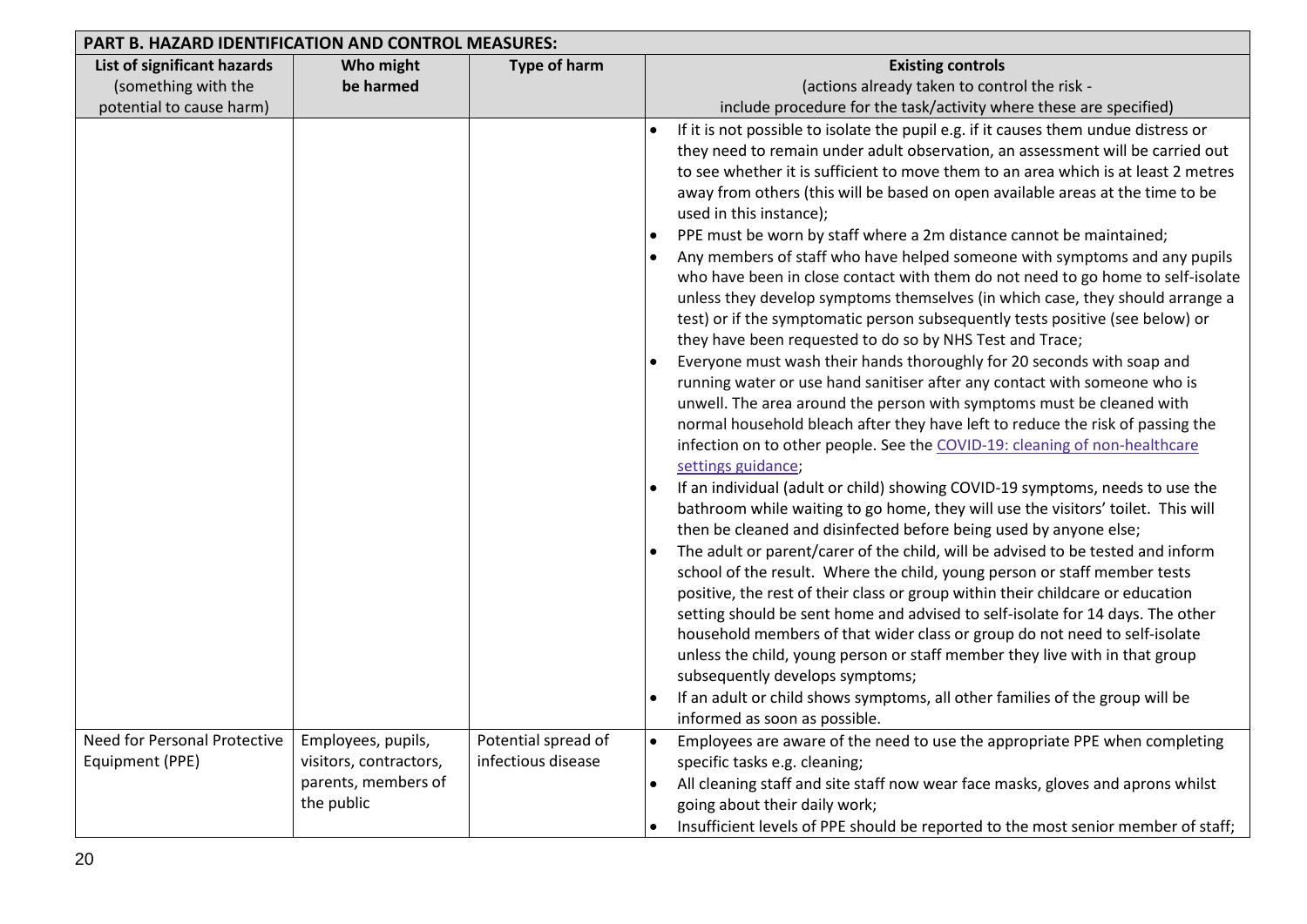| PART B. HAZARD IDENTIFICATION AND CONTROL MEASURES:                            |                        |                                                                                             |                                                                                                                                                                                                                                                                                                                                                                                                                                                                                                                                                                                                                                                                                                                                                                                                                                                                                                                                                                                                                                                                                                                                                                                                                                                                                                                                                                                                                                                                                                                                                                                                                                                                                                                                                                                                                                                                                                                                                                                                                   |  |  |
|--------------------------------------------------------------------------------|------------------------|---------------------------------------------------------------------------------------------|-------------------------------------------------------------------------------------------------------------------------------------------------------------------------------------------------------------------------------------------------------------------------------------------------------------------------------------------------------------------------------------------------------------------------------------------------------------------------------------------------------------------------------------------------------------------------------------------------------------------------------------------------------------------------------------------------------------------------------------------------------------------------------------------------------------------------------------------------------------------------------------------------------------------------------------------------------------------------------------------------------------------------------------------------------------------------------------------------------------------------------------------------------------------------------------------------------------------------------------------------------------------------------------------------------------------------------------------------------------------------------------------------------------------------------------------------------------------------------------------------------------------------------------------------------------------------------------------------------------------------------------------------------------------------------------------------------------------------------------------------------------------------------------------------------------------------------------------------------------------------------------------------------------------------------------------------------------------------------------------------------------------|--|--|
| List of significant hazards<br>(something with the<br>potential to cause harm) | Who might<br>be harmed | Type of harm                                                                                | <b>Existing controls</b><br>(actions already taken to control the risk -<br>include procedure for the task/activity where these are specified)                                                                                                                                                                                                                                                                                                                                                                                                                                                                                                                                                                                                                                                                                                                                                                                                                                                                                                                                                                                                                                                                                                                                                                                                                                                                                                                                                                                                                                                                                                                                                                                                                                                                                                                                                                                                                                                                    |  |  |
| Altered fire and lock-down                                                     | All building occupants | Burns, smoke                                                                                | PPE is provided as detailed in task risk assessments e.g. for the Cleaning Up of<br><b>Bodily Fluids;</b><br>Teaching staff and support staff have access to PPE if they wish.<br>$\bullet$<br>Employees are made aware of the current fire and lock-down procedures;                                                                                                                                                                                                                                                                                                                                                                                                                                                                                                                                                                                                                                                                                                                                                                                                                                                                                                                                                                                                                                                                                                                                                                                                                                                                                                                                                                                                                                                                                                                                                                                                                                                                                                                                             |  |  |
| arrangements                                                                   |                        | inhalation, fire related<br>injuries, death, injuries<br>relating to<br>violence/aggression | There is a Staff information booklet outlining key points regarding safety<br>procedures and expectations. This will be shared with staff in school on<br>September 1 <sup>st</sup> 2020. Details pertinent to pupils will be shared in their first Form<br>period;<br>Daily checks are made to ensure all required fire doors are kept unlocked and<br>will be available in the event of an emergency;<br>Room fire safety capacity levels are considered when deciding which areas of the<br>building are to be used;<br>Nominated persons are identified each day/shift:<br>In the event of a fire alarm -<br>to liaise with the fire officer and report any concerns e.g. areas of a building<br>that may not have been checked;<br>to act as Fire Wardens, SLT to take out the signing in sheets.<br>$\circ$<br>In the event of a lock-down:<br>to call/liaise with the Police;<br>$\circ$<br>if needed the emergency grab bag is located in Business Manager's office;<br>$\circ$<br>to safely secure pupils in the classroom that they are in, locking or<br>$\circ$<br>barricading the door if possible depending upon the type of security<br>threat/lock-down;<br>social distancing rules will apply at all times unless there is an imminent risk<br>$\circ$<br>to life.<br>A soft fire practice evacuation was formulated and pupils trained during week<br>beginning 19.10.2020 in separate year groups. Full instructions to pupils will be<br>reiterated through form time/PSHE lessons week commencing 2.11.2020. Face<br>masks were worn on leaving the classroom during the fire evacuation practice;<br>In the event of a real full school evacuation, there will inevitably be a mixing of<br>bubbles. Pupils will be encouraged to try and maintain social distancing. All<br>pupils and staff will wear face masks.  Pupils will be lined up within their own<br>bubbles and will be dismissed a year group at a time, ensuring that they use<br>hand gel on their return to the classroom. |  |  |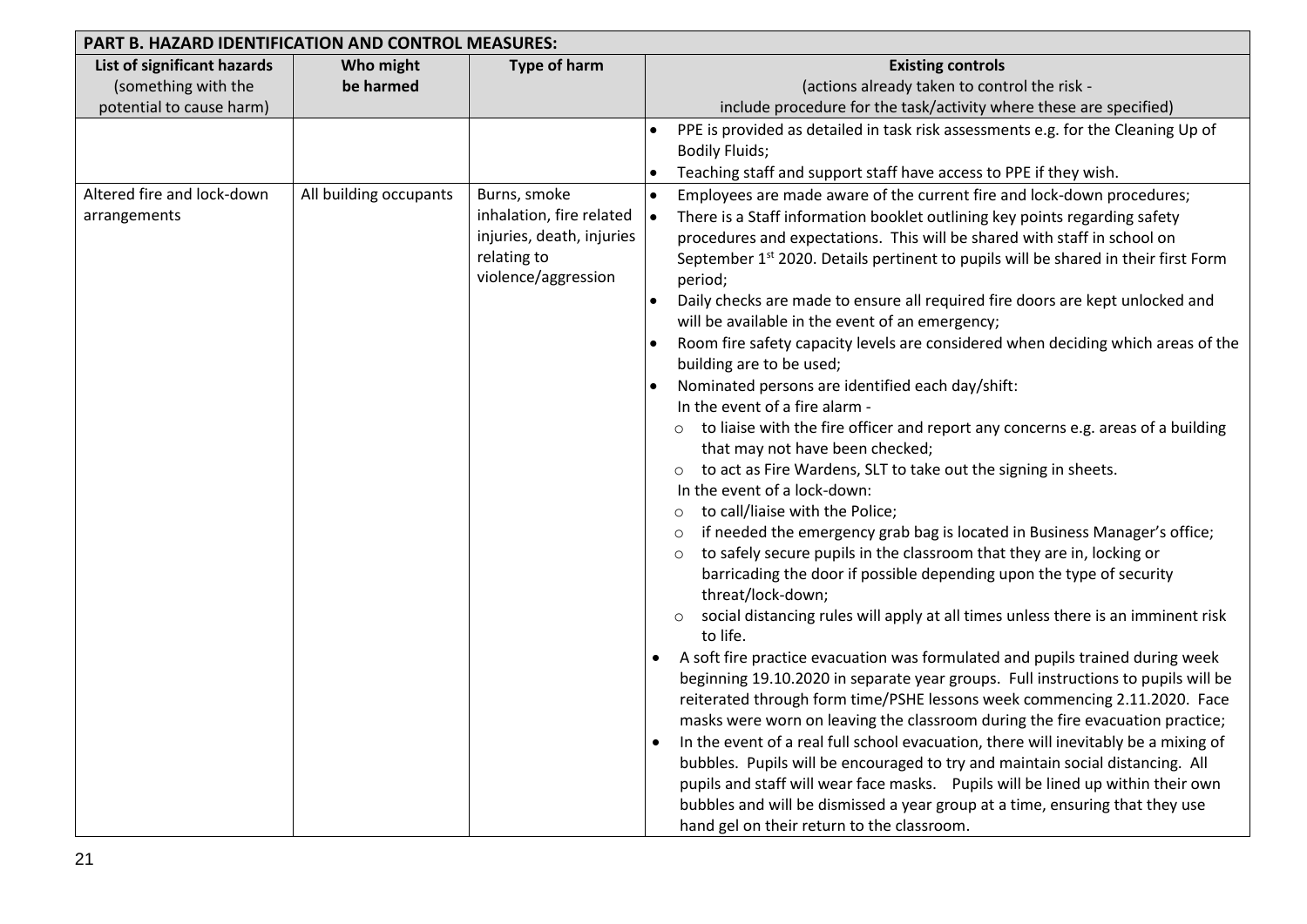| <b>PART B. HAZARD IDENTIFICATION AND CONTROL MEASURES:</b>                     |                                                                                   |                                                                                                                                                             |                                                                                                                                                                                                                                                                                                                                                                                                                                                                                                                                                                                                                                                                                                                                                                                                                                                                                                                                                                                                                                                                                                                                                                                                                                                                                                                                                                                                                                                                                                                                                                                  |  |  |
|--------------------------------------------------------------------------------|-----------------------------------------------------------------------------------|-------------------------------------------------------------------------------------------------------------------------------------------------------------|----------------------------------------------------------------------------------------------------------------------------------------------------------------------------------------------------------------------------------------------------------------------------------------------------------------------------------------------------------------------------------------------------------------------------------------------------------------------------------------------------------------------------------------------------------------------------------------------------------------------------------------------------------------------------------------------------------------------------------------------------------------------------------------------------------------------------------------------------------------------------------------------------------------------------------------------------------------------------------------------------------------------------------------------------------------------------------------------------------------------------------------------------------------------------------------------------------------------------------------------------------------------------------------------------------------------------------------------------------------------------------------------------------------------------------------------------------------------------------------------------------------------------------------------------------------------------------|--|--|
| List of significant hazards<br>(something with the<br>potential to cause harm) | Who might<br>be harmed                                                            | <b>Type of harm</b>                                                                                                                                         | <b>Existing controls</b><br>(actions already taken to control the risk -<br>include procedure for the task/activity where these are specified)                                                                                                                                                                                                                                                                                                                                                                                                                                                                                                                                                                                                                                                                                                                                                                                                                                                                                                                                                                                                                                                                                                                                                                                                                                                                                                                                                                                                                                   |  |  |
|                                                                                |                                                                                   |                                                                                                                                                             | Lockdown arrangements for the school remain the same but will be revisited<br>$\bullet$<br>during form-time/PSHE in HT2.                                                                                                                                                                                                                                                                                                                                                                                                                                                                                                                                                                                                                                                                                                                                                                                                                                                                                                                                                                                                                                                                                                                                                                                                                                                                                                                                                                                                                                                         |  |  |
| Reduced premises<br>inspections, tests, servicing<br>and maintenance           | All building occupants                                                            | Accidents or incidents<br>resulting in injury,<br>occupational disease,<br>or a risk to health e.g.<br>electrocution, fire,<br>legionellosis,<br>asbestosis | Premises management inspections, testing and servicing of plant, equipment,<br>etc. are kept up-to-date for all parts of the building that remain in use e.g.:<br>Fire Checks: weekly fire alarm checks continue to be made and recorded for<br>occupied parts of the building. The same principle applies to emergency<br>lighting, fire extinguishers etc;<br>Legionella/Water hygiene: weekly flushing regimes will continue; prior to<br>$\circ$<br>undertaking the flushing regime, the domestic hot water plant will be<br>switched on and fully operational to ensure water is stored above 60 °C for at<br>least 1 hour prior to commencing the weekly flushing regime to sterilize the<br>hot water system and reduce the proliferation of legionella bacteria;<br>Contractor servicing and maintenance: servicing, etc., will continue wherever<br>$\circ$<br>possible (see section on Contractors and visitors to the premises). The<br>schools property consultant will be contacted for advice prior to reopening<br>areas of the school where it has not been possible to keep these up-to-date;<br>Testing of electrical items (PAT): PAT testing will continue where possible. If<br>$\circ$<br>not possible, the school will put local controls in place e.g. by undertaking<br>pre-use visual checks for signs or damage or scorching, removing any<br>damaged or faulty equipment from use, switching off and unplugging all<br>equipment after use etc;<br>Records of all testing and checks will be kept. SLT will liaise with Site Manager<br>fortnightly. |  |  |
| Contractors and visitors to<br>site                                            | Employees, pupils,<br>visitors, contractors,<br>parents, members of<br>the public | Potential spread of<br>infectious disease                                                                                                                   | Visitors to site are limited to essential persons only;<br>All visitors will follow the Government's guidance and the school's strict hygiene<br>$\bullet$<br>and social distancing rules e.g. hand washing/sanitisation upon entry;<br>Contractors must obtain permission before attending site;<br>Contractors will wear appropriate PPE as determined by their employer,<br>however they may be asked to wear additional PPE (provided by the school)<br>upon arrival e.g. gloves, mask, coveralls, shoe covers, etc. Contractors will<br>comply with any additional PPE or hygiene requirements made by the school<br>prior to entry;                                                                                                                                                                                                                                                                                                                                                                                                                                                                                                                                                                                                                                                                                                                                                                                                                                                                                                                                        |  |  |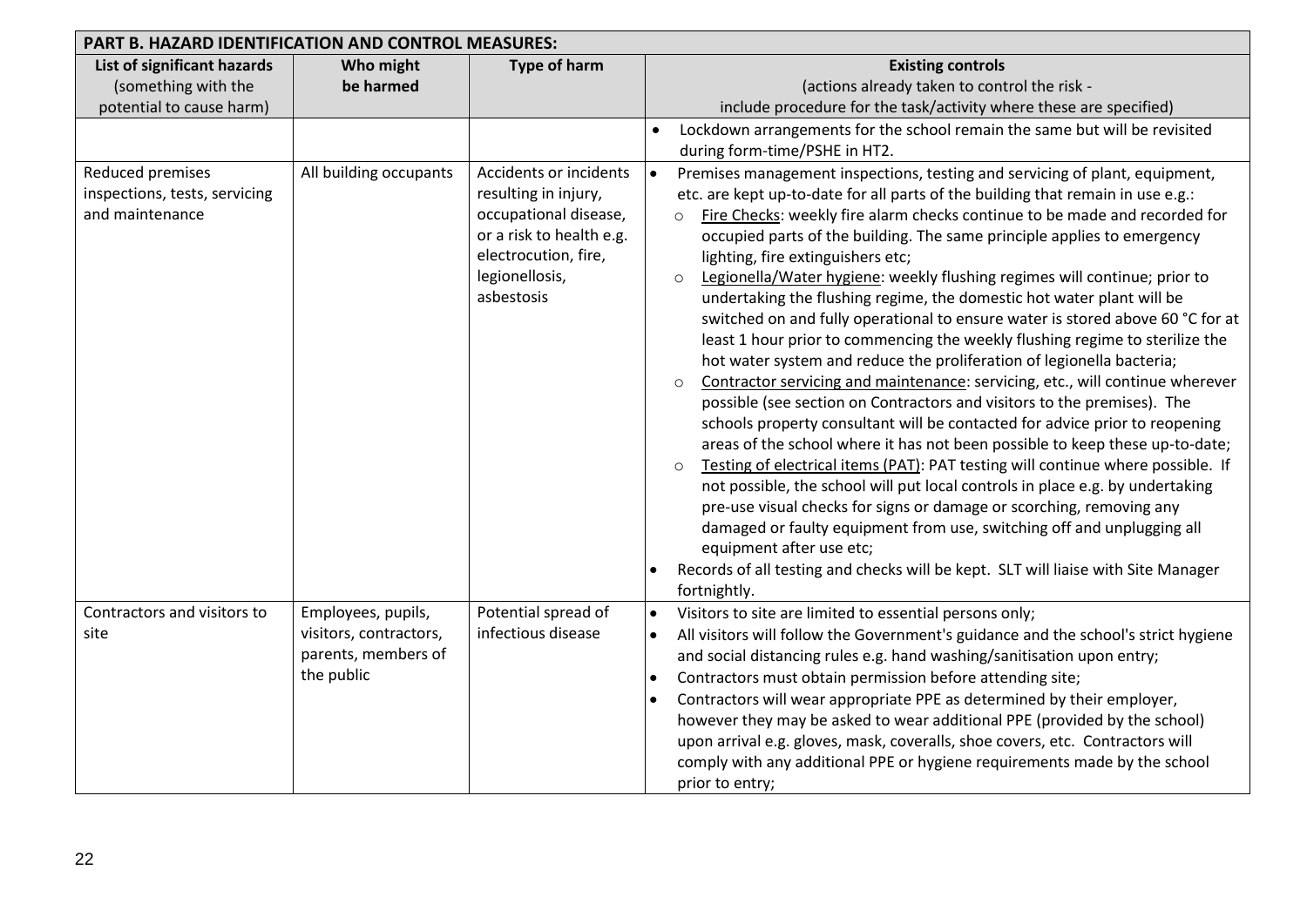| PART B. HAZARD IDENTIFICATION AND CONTROL MEASURES:                            |                                                |                                                                                                |                                                                                                                                                                                                                                                                                                                                                                                                                                                                                                                                                                                                                                                                                                                                                                                                                                                                                                                                                                                                                                                                                                                                                                                                                                                                                                                                                                                                                                                                                                                                                                                                                                                                                                                                                                                                                                                                                                                                                      |  |  |
|--------------------------------------------------------------------------------|------------------------------------------------|------------------------------------------------------------------------------------------------|------------------------------------------------------------------------------------------------------------------------------------------------------------------------------------------------------------------------------------------------------------------------------------------------------------------------------------------------------------------------------------------------------------------------------------------------------------------------------------------------------------------------------------------------------------------------------------------------------------------------------------------------------------------------------------------------------------------------------------------------------------------------------------------------------------------------------------------------------------------------------------------------------------------------------------------------------------------------------------------------------------------------------------------------------------------------------------------------------------------------------------------------------------------------------------------------------------------------------------------------------------------------------------------------------------------------------------------------------------------------------------------------------------------------------------------------------------------------------------------------------------------------------------------------------------------------------------------------------------------------------------------------------------------------------------------------------------------------------------------------------------------------------------------------------------------------------------------------------------------------------------------------------------------------------------------------------|--|--|
| List of significant hazards<br>(something with the<br>potential to cause harm) | Who might<br>be harmed                         | <b>Type of harm</b>                                                                            | <b>Existing controls</b><br>(actions already taken to control the risk -<br>include procedure for the task/activity where these are specified)                                                                                                                                                                                                                                                                                                                                                                                                                                                                                                                                                                                                                                                                                                                                                                                                                                                                                                                                                                                                                                                                                                                                                                                                                                                                                                                                                                                                                                                                                                                                                                                                                                                                                                                                                                                                       |  |  |
|                                                                                |                                                |                                                                                                | Contractors will keep the time spent on site to a minimum and will make all<br>efforts to only attend site to carry out work during periods of reduced<br>occupation;<br>Alternative routes around or through the premises will be used as instructed by<br>the school e.g. the school may usher the contractor through a fire escape door to<br>access an adjacent room, rather than walking them through the school to reach<br>their destination.                                                                                                                                                                                                                                                                                                                                                                                                                                                                                                                                                                                                                                                                                                                                                                                                                                                                                                                                                                                                                                                                                                                                                                                                                                                                                                                                                                                                                                                                                                 |  |  |
| Homeworking with DSE                                                           | Employees and<br>members of their<br>household | Development or<br>worsening of existing<br>musculoskeletal<br>injuries or health<br>conditions | Employees are aware of the current Government guidance regarding self-<br>$\bullet$<br>isolation if they are in a 'high risk' category due to a health condition, or if they<br>or any members of their household display symptoms of COVID-19;<br>Whole staff questionnaire has been completed and will be completed again on<br>$\bullet$<br>return to school in September. All staff will be encouraged to speak to line<br>managers/SLT/HR if they have any concerns or worries;<br>Employees will be required to work from home where possible, in line with the<br>School's needs, if they are not able to attend work to undertake their normal<br>duties. This will usually involve the use of Display Screen Equipment (DSE) in the<br>form of mobile laptops, tablets, phones, etc;<br>Homeworkers can refresh their DSE knowledge if the feel this is necessary by<br>undertaking the DSE eLearning on Astute accessible on the Schools Portal;<br>Where requested, employees will be provided with ancillary equipment to allow<br>them to attain good working posture whilst using DSE at home e.g. a separate<br>keyboard, mouse, laptop rise and foot rest;<br>Employees take regular breaks e.g. if a 'good' homeworking set-up is achieved a<br>5 minute break taken every hour is adequate. If a good set-up cannot be<br>achieved then more frequent breaks must be taken e.g. 5 minutes in every 25<br>minutes (or in every 15 minutes if the employee is experiencing any discomfort);<br>Employees will report any health issues they experience which they believe is<br>related to their homeworking set-up to HR as soon as possible so that further<br>action can be taken;<br>DSE 'exercises' should be undertaken to avoid static postures at the workstation;<br>Employees are required to watch:<br>The HSE video on temporary working at home - workstation setup; and, if<br>they continue to experience any issues; |  |  |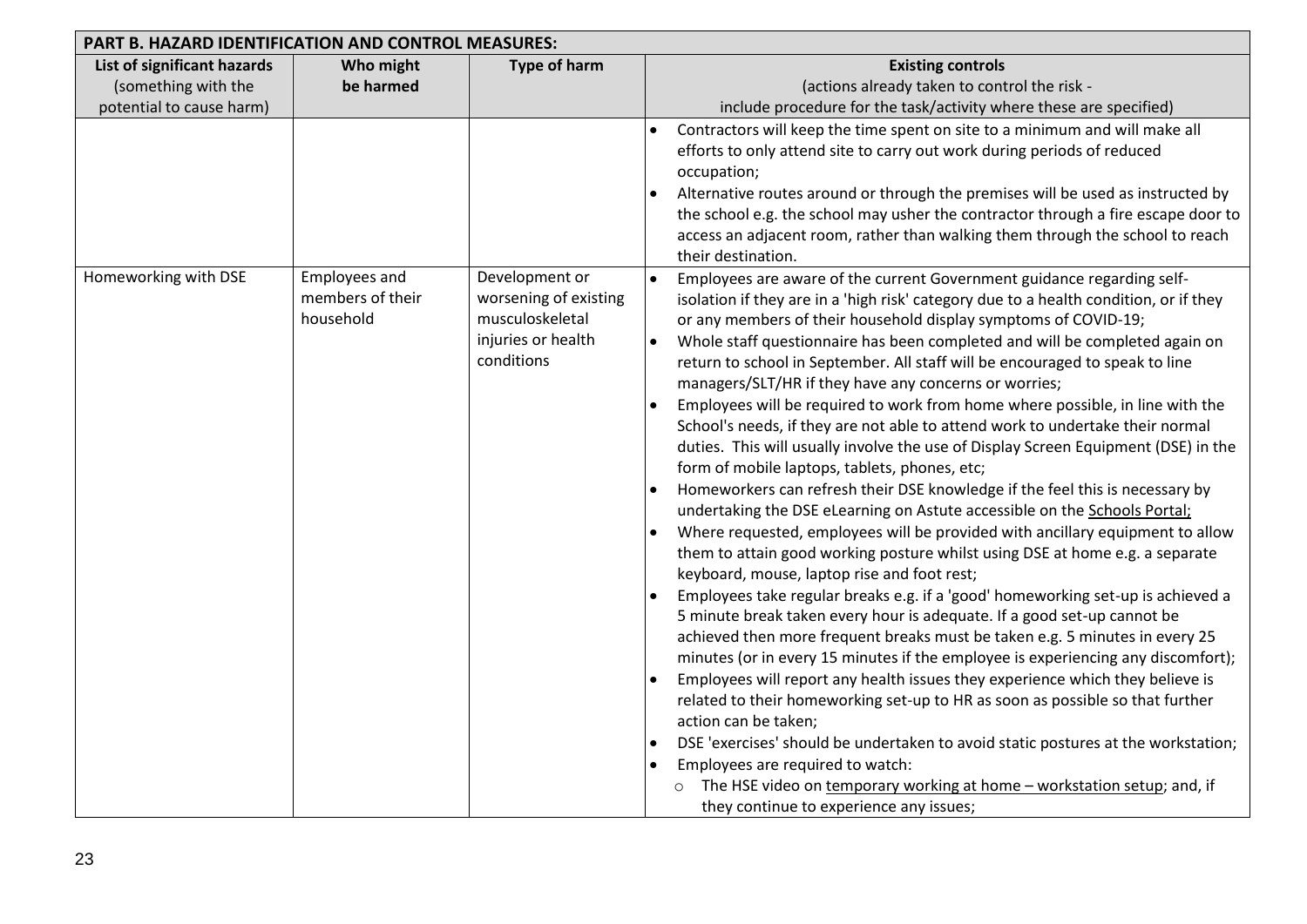| <b>PART B. HAZARD IDENTIFICATION AND CONTROL MEASURES:</b> |           |                     |                                                                                                       |  |  |
|------------------------------------------------------------|-----------|---------------------|-------------------------------------------------------------------------------------------------------|--|--|
| List of significant hazards                                | Who might | Type of harm        | <b>Existing controls</b>                                                                              |  |  |
| (something with the                                        | be harmed |                     | (actions already taken to control the risk -                                                          |  |  |
| potential to cause harm)                                   |           |                     | include procedure for the task/activity where these are specified)                                    |  |  |
|                                                            |           |                     | the Posturite webinar - Working from home - quick fixes; Note: Any queries<br>$\circ$                 |  |  |
|                                                            |           |                     | arising from watching this webinar must be addressed to the LCC Health,                               |  |  |
|                                                            |           |                     | Safety & Quality Team on Tel: 01772 538877 or email HS&Q Team and NOT                                 |  |  |
|                                                            |           |                     | to Posturite;                                                                                         |  |  |
|                                                            |           |                     | Good housekeeping and cable management must be implemented whilst                                     |  |  |
|                                                            |           |                     | working at home; cables must not present tripping hazards to self or other family                     |  |  |
|                                                            |           |                     | members;                                                                                              |  |  |
|                                                            |           |                     | Employees are reminded keep confidential or personal sensitive information                            |  |  |
|                                                            |           |                     | secure in line with GDPR rules whilst working from home;                                              |  |  |
|                                                            |           |                     | Employees are aware of other sources of useful H&S information to assist                              |  |  |
|                                                            |           |                     | homeworking arrangements such as:                                                                     |  |  |
|                                                            |           |                     | Display Screen Equipment guidance and exercise sheets (scroll down to DSE                             |  |  |
|                                                            |           |                     | Forms, templates & guidance section);                                                                 |  |  |
|                                                            |           |                     | Agile Working;<br>$\circ$                                                                             |  |  |
|                                                            |           |                     | Employee Wellbeing;<br>$\circ$<br>H&S COVID-19 web page (section on 'How to support employees working |  |  |
|                                                            |           |                     | $\circ$<br>from home').                                                                               |  |  |
|                                                            |           |                     | Remote H&S support is available via the Duty Officer by Tel: 01772 538877 or email                    |  |  |
|                                                            |           |                     | HS&Q Team at: health.safety@lancashire.gov.uk                                                         |  |  |
| Employee isolation and                                     | Employees | Increased levels of | All staff are returning to work in September and where this is not possible,                          |  |  |
| reduced communication                                      |           | stress/anxiety and  | contact must be made with the HR Manager;                                                             |  |  |
|                                                            |           | lower than normal   | The Headteacher and SLT, will keep in regular contact with employees to<br>$\bullet$                  |  |  |
|                                                            |           | levels of wellbeing | monitor the working arrangements and offer support and advice where                                   |  |  |
|                                                            |           |                     | necessary;                                                                                            |  |  |
|                                                            |           |                     | Communication with employees is be in the form of a daily briefing and CPD                            |  |  |
|                                                            |           |                     | sessions and meetings will be via Teams;                                                              |  |  |
|                                                            |           |                     | Employees are made aware of sources of information that will assist employee                          |  |  |
|                                                            |           |                     | wellbeing such as:                                                                                    |  |  |
|                                                            |           |                     | <b>Employee Wellbeing</b><br>$\circ$                                                                  |  |  |
|                                                            |           |                     | MIND web site<br>$\circ$                                                                              |  |  |
|                                                            |           |                     | H&S COVID-19 web page<br>$\circ$                                                                      |  |  |
|                                                            |           |                     | DfE updates: https://www.gov.uk/government/publications/guidance-to-<br>$\circ$                       |  |  |
|                                                            |           |                     | educational-settings-about-covid-19/guidance-to-educational-settings-about-                           |  |  |
|                                                            |           |                     | covid-19                                                                                              |  |  |